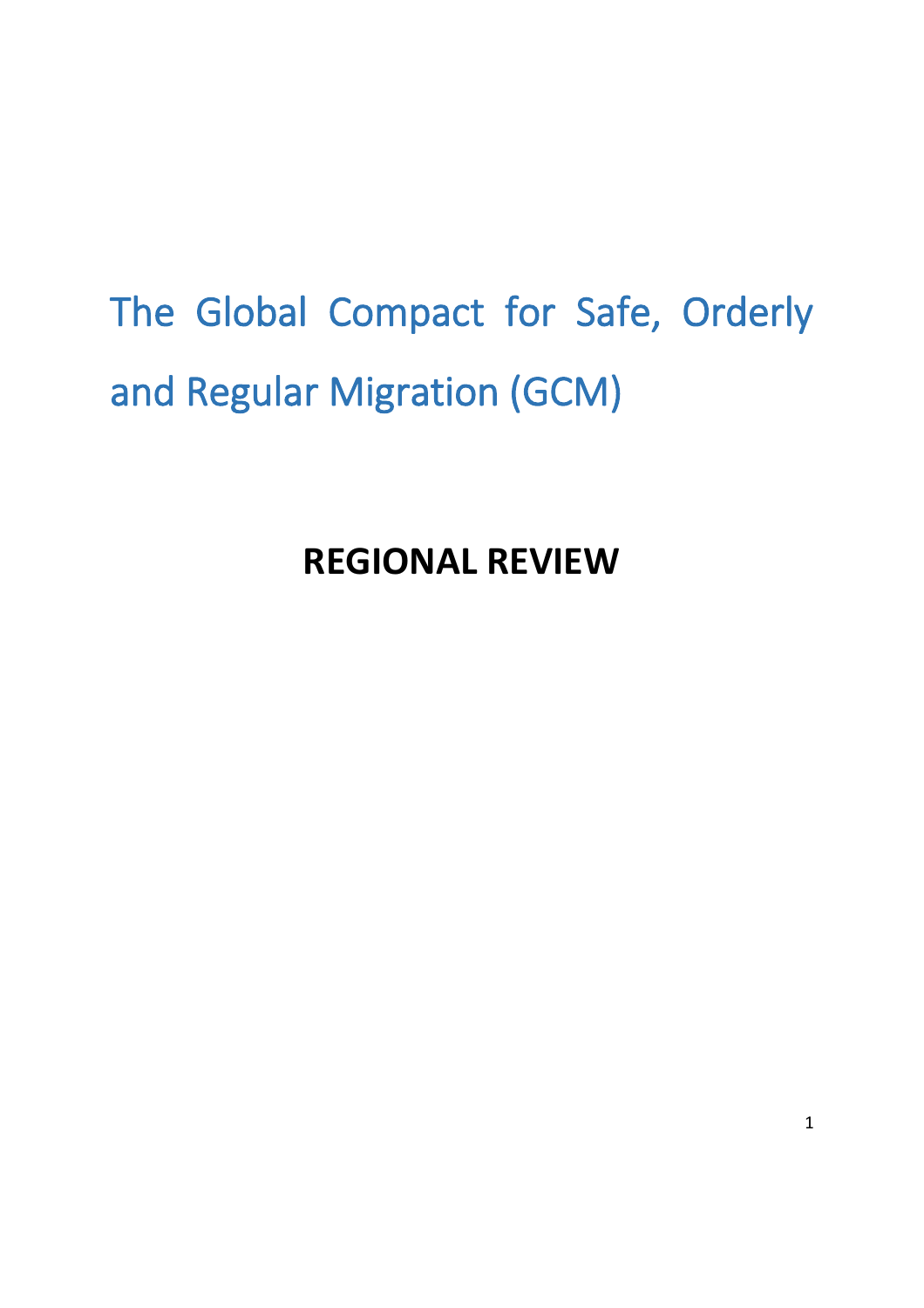# **Submission by Turkey**

#### **Section 1. Methodology**

Historically and geographically situated on multiple major migration routes, Turkey thoroughly monitors all the objectives of the Global Compact for Safe, Orderly and Regular Migration (GCM), and attaches particular importance to the principles of prevention of irregular migration at its source and to shared international responsibilities and burdens. The success of the GCM depends on a collective whole of government approach and social response by all states to various issues highlighted by the Compact. This report summarizes the steps taken by the Government of Turkey for the Compact and how it has handled the process. As part of this state-led review, an inclusive method has been sought and adopted in line with the whole of government approach and social response, which are among the guiding principles of the Global Compact.

Established under the coordination of IOM, the communication network and working group gathered respective departments of public agencies, organizations and other stakeholders concerning migration management to contribute to the development of the report. In addition to data provided by organizations, the related stakeholders had access to organizational briefing notes, actions and statistical records via online, public data sources offered by public agencies and multi-stakeholder projects. The majority of data accumulated for this review was collected from websites of public agencies, including the Directorate General of Migration Management of the Ministry of Interior, the Ministry of Foreign Affairs, the Ministry of National Education, the Ministry of Health, Ministry of Family, Labour and Social Services, and the Council of Higher Education. The internal reports of the public institutions prepared for inter-departmental coordination are among the other sources of information included in this review. Publications that cover field observations of various studies on migration are also taken into consideration.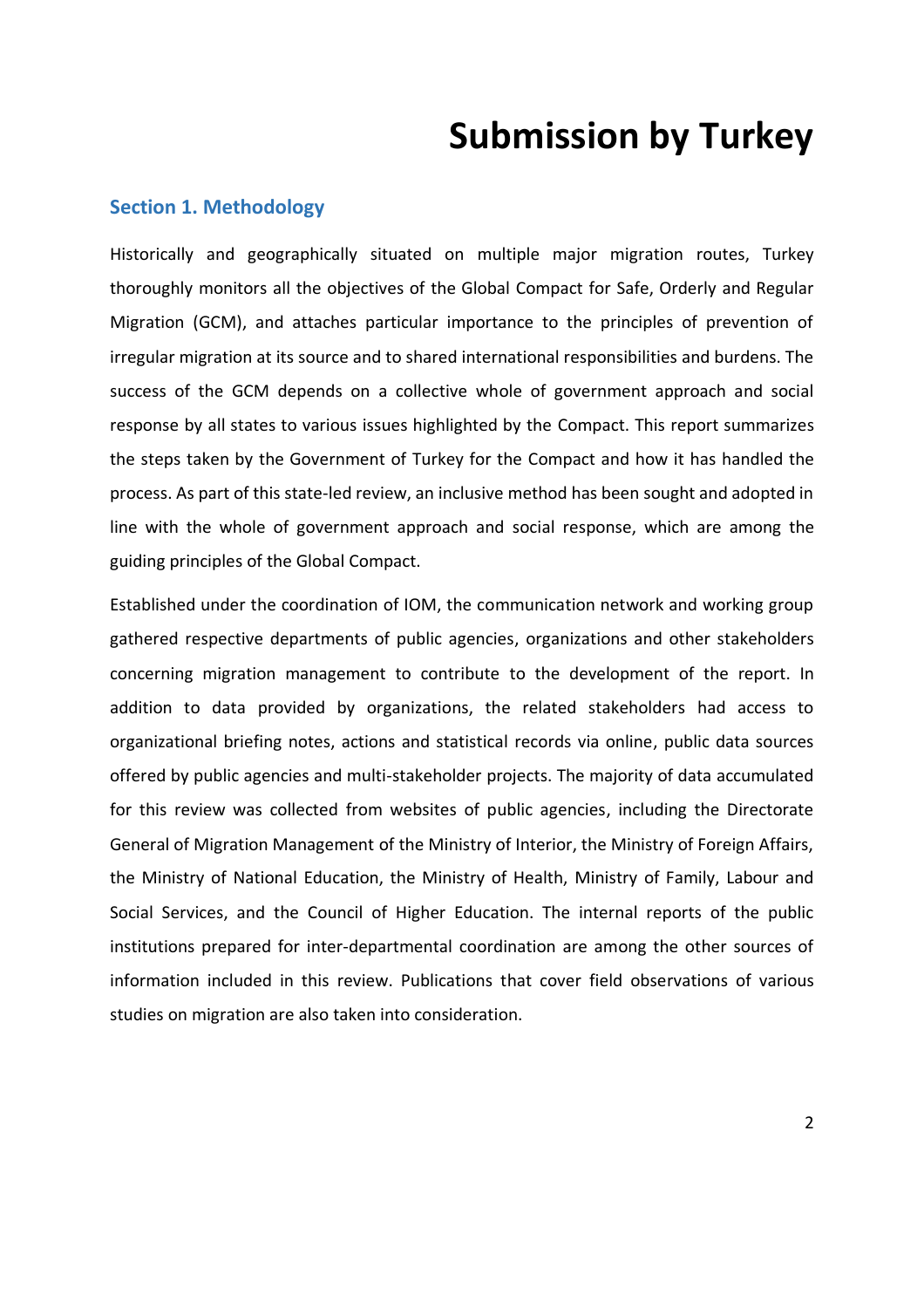#### **Section 2. Policy and Enabling Environment**

Since the dawn of history, the Republic of Turkey has been at the heart of population movements that result from ever-changing global, regional and local dynamics. While the number of registered foreign nationals hosted by Turkey was approximately 343,000 back in 2012, the number of irregular migrants apprehended was 47,000. As the total number of residence permit holders hit 1.1 million in late 2019, Turkey hosts over 329,000 international protection applicants or status holders and around 455,000 irregular migrants.

The number of foreign nationals entering and exiting the country in 2019 was over 44.5 million while the number of foreign nationals in Turkey has reached 5 million; around 4 million of whom are granted various protection statuses. Situated on major migration routes, Turkey has become one of the hardest-hit countries by forced migration as a result of the humanitarian crises that have resulted from instability in neighbouring countries. According to the UNHCR, Turkey is presently hosting the largest number of asylum seekers<sup>1</sup> in the world and has been for the past six years as a result of the humanitarian crisis that broke out in Syria back in 2011. Turkey is now home to nearly 3.6 million Syrians under temporary protection. Despite the exceptional challenges and stresses from this historic influx, Turkey successfully manages one of the largest migration crises in human history thanks to a human-centred migration policy.

The Law on the Foreigners and International Protection entered into force in 2013, drafted to ensure a human-centred and effective asylum and migration management approach in line with international standards and to provide a legal basis for the rights of migrants and asylumseekers. Established in 2013 under the Ministry of Interior and organizationally set up in 2014 under the Law, the Directorate General of Migration Management is mandated to implement the Republic of Turkey's migration policies and strategies, and to coordinate between respective organizations and bodies. The Directorate General has provided a legal, political and organizational basis that safeguards the responsiveness of policies for foreigners in

<sup>&</sup>lt;sup>1</sup> The term asylum seeker herein covers international protection applicants or status holders and Syrians under temporary protection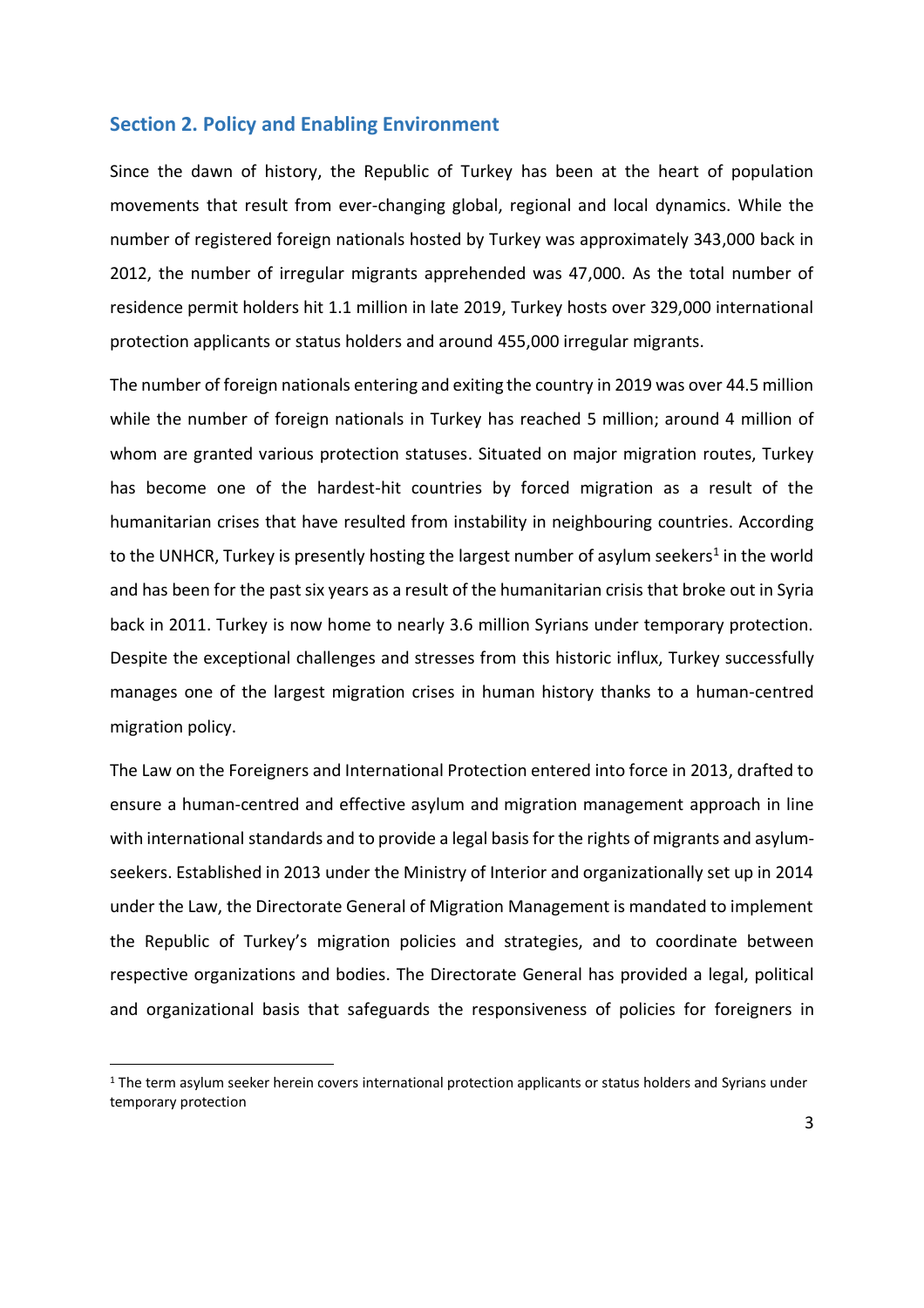vulnerable situations, women and children in particular, based on a human-centred approach, fundamental human rights and liberties, and the rule of law in line with international law, in accordance with national sovereignty and interests concerning migration management, and in harmony with the vision and guiding principles of the Global Compact.

The Government of Turkey promotes joint efforts based on global cooperation and effective multilateralism to offer solutions to global challenges. Turkey promotes cooperation among countries of migrant origin, transit and destination to solve challenges caused by irregular migration. Turkey is committed to developing effective migration policies, consolidating efforts to improve the social perception of migrants, while at the same time ensuring mobility for sustainable development with the involvement of private industry and a focus on shared responsibilities and burdens.

Turkey actively took part in the development of the GCM, adopted in 2018 as a framework of international cooperation for migration based on global solutions and shared responsibilities, and of the Global Compact on Refugees (GCR). Turkey served as the co-chair at the first Global Refugee Forum, held in 2019 as a platform to monitor the implementation of the GCR. Attended by many stakeholders, the Forum attracted USD 7.7 billion in over 770 commitments, and identified over 300 global best practices, including 50 from Turkey. Turkey also attended the latest Global Migration and Development Forum held in January 2020, which serves as another consultation mechanism to strengthen cooperation among countries of origin and destination in migration and asylum issues, to improve the social perception of migrants, to promote mobility for sustainable development and to coordinate financial aid to countries that are affected by migration.

Turkey continues to engage in dynamic cooperation with IOM to develop and implement international and national policies to managed migration, address various aspects and procedures of migration, safeguard the rights of migrants, exchange best practices, and respond to the needs of migrants as a part of humanitarian relief efforts. Turkey has scaled up collaborations with the UNHCR to respond to the needs of people under international and temporary protection, and address their social inclusion, voluntary returns and resettlement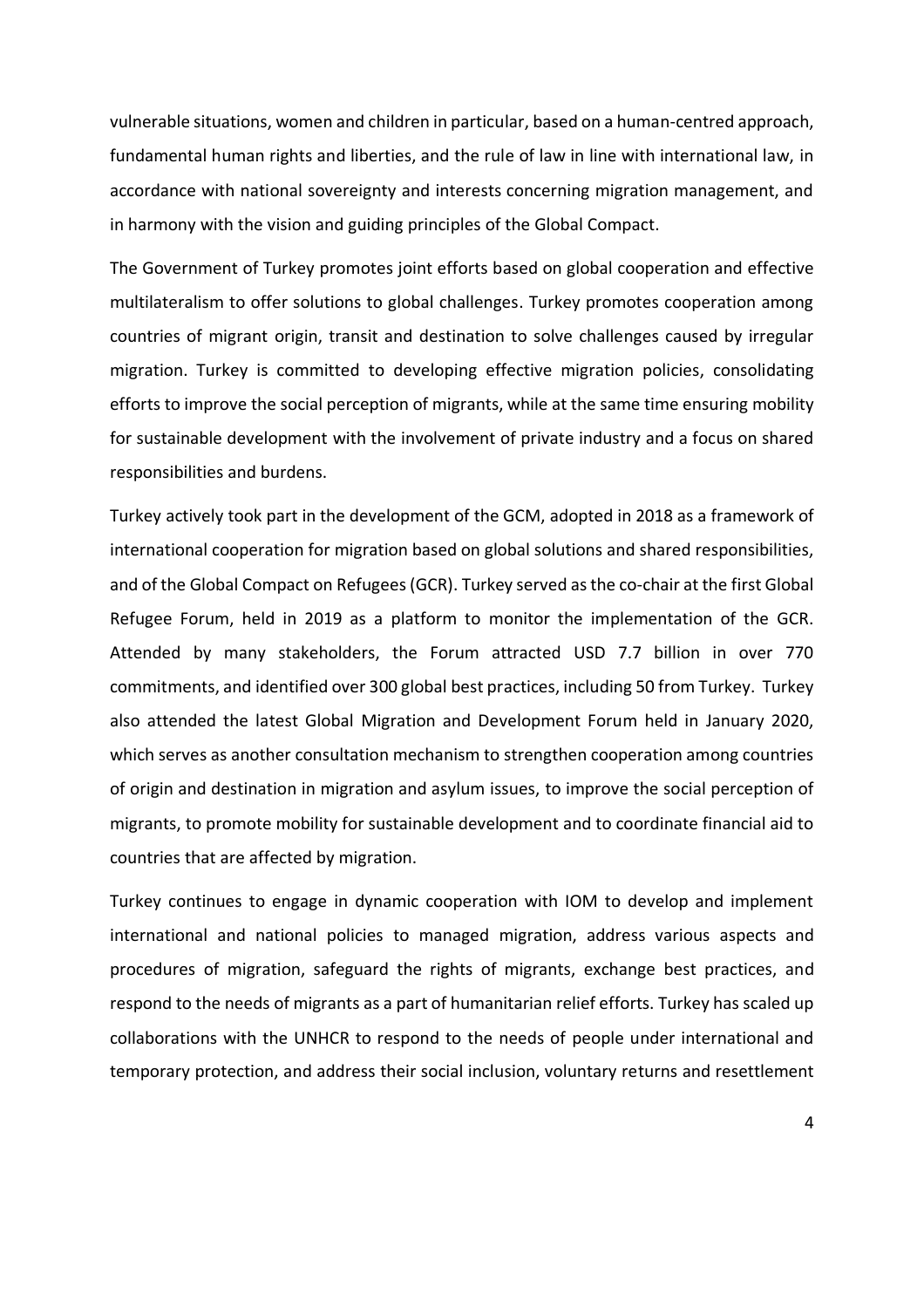in third countries under the obligations arising from the 1951 Convention, the 1967 Protocol, and national legislation.

Accepted within the 2030 Agenda, the Sustainable Development Goals (SDGs) makes direct reference to migration (SDG 10.7). The issue of migration may be associated with many goals and sub-goals as a cross cutting and interdisciplinary theme. Furthermore, the "leaving no one behind principle", which is of immediate significance mainstreamed across all SDGs emerges as an issue that needs to be addressed in the context of migrants' access to rights and services.

Turkey has taken important steps to strengthen migration management compatible with the underlined goals. The strategic priorities of the UN Sustainable Development Cooperation Framework (2021-2025) have been determined under the coordination of the Presidency of the Republic of Turkey, Strategy and Budget Department, with the contributions of the relevant agencies and institutions in close collaboration with the United Nations (UN) Resident Coordinator Office, the UN Country Team.

Effective steps are taken for different forms of migration in addition to the recent works associated with the mass migration of Syrians. The most important principle is to make use of the knowledge, skills, and capabilities of each individual who is building a new life through migration.

**Main Activities Conducted in the Area of Migration Policies within the Scope of the Global Migration Compact** 

#### *Migration Board*

The Migration Policies Board, created per Article 105 of the Foreigners and International Protection Law dated 04/04/2013, no. 6458 has been restructured under the name "**Migration Board**" with the Presidential Decree No. 17 announced in the Official Journal of September 13, 2018, following Turkey's transition to the Presidential Government System. The **Migration Board** has been included in section h of the 1st paragraph of Article 522 of the Presidential Decree No. 17. The article stipulates the following: "*The Migration Board is responsible for determining Turkey's migration strategies related with foreigners and following the coordination and implementation thereof; and is chaired by the Minister of*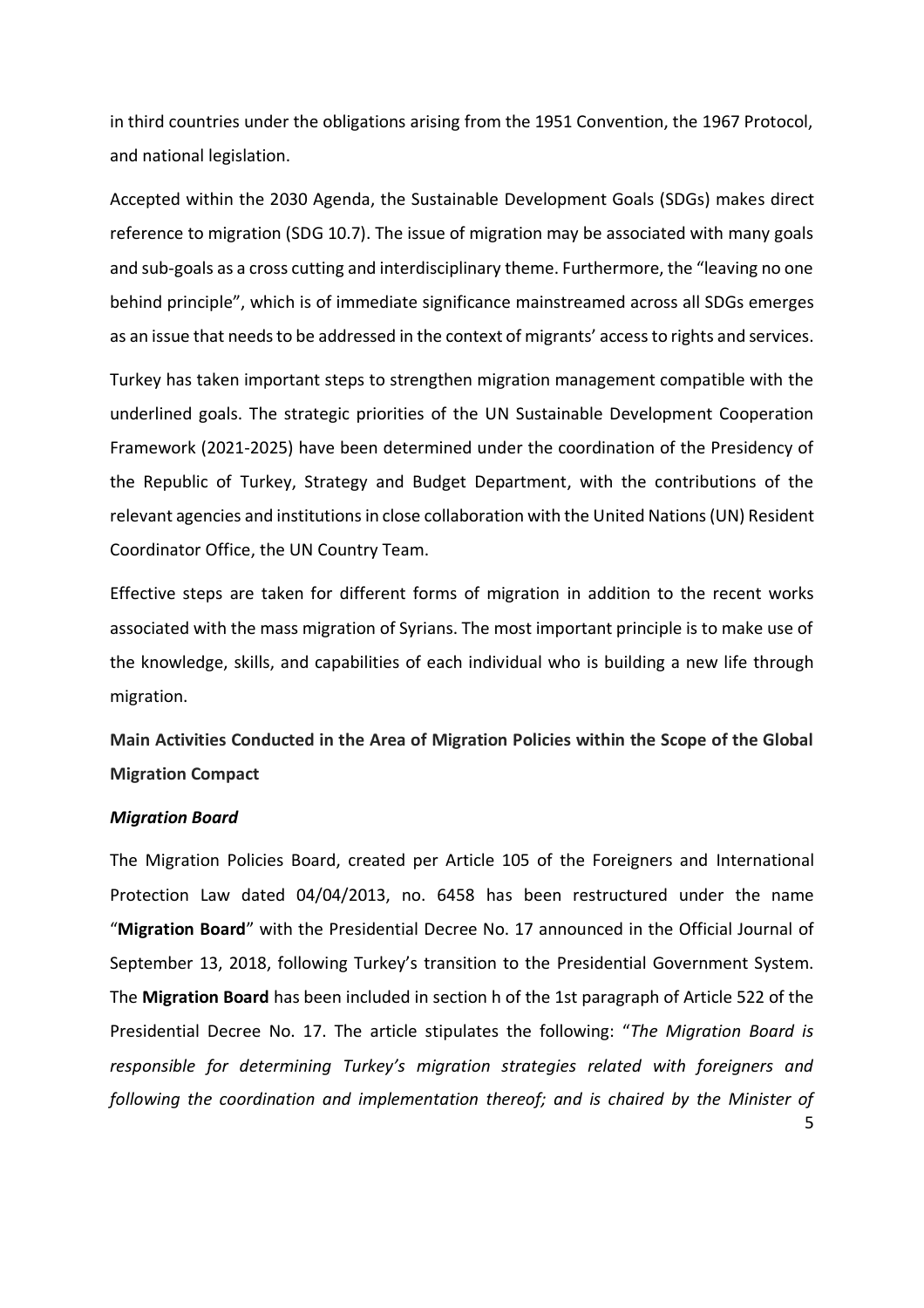*Interior and consists of representatives from ministries, institutions and establishments determined by the Ministry of Interior. The Board shall convene upon the call of the Minister of Interior*."

The Migration Board held its meetings with its new structure on 21 November 2018, 24 January 2019, 12 July 2019 and most recently on 19 September 2019, chaired by Minister of Interior. In line with its duties, the Board made decisions mainly on:

- Starting the preparations for the creation of the migration strategy document,
- Adoption of "Turkey's Harmonization Strategy Document" and "National Plan of Action",
- Making arrangements for the issues within the scope of its duty regarding residence permits across various boards.

In line with the resolution "Creation of a National Migration Policy" taken in the first meeting of the Migration (Policies) Board, a "Migration Area Current Status Analysis" was submitted to the Board. "Needs Analysis of Foreigners Based on Their Status", the second step in the creation of the Policy Document, was proposed to the Ministry of Development as a project, and accordingly, budgeted. The Needs Analysis was prepared by a team of academics, specialized in the field of migration, in coordination with the Directorate General of Migration Management, and was submitted to the Board for comments. The strategic needs and proposals for solutions submitted were agreed, and accordingly the Migration Strategy Document has been prepared.

#### *Migration Strategy Document*

Turkey is one of the countries most affected by migration both due to its geographical location, and due to the adopted policies which embrace those victims of crises. Although Turkey is mainly a transit country, the positive trend of macroeconomic indicators, positive sustainability in economic growth trend, strong political stability and increase in social welfare during the period 2002-2017 have been influential for the migrants and asylum-seekers in Turkey continue staying there.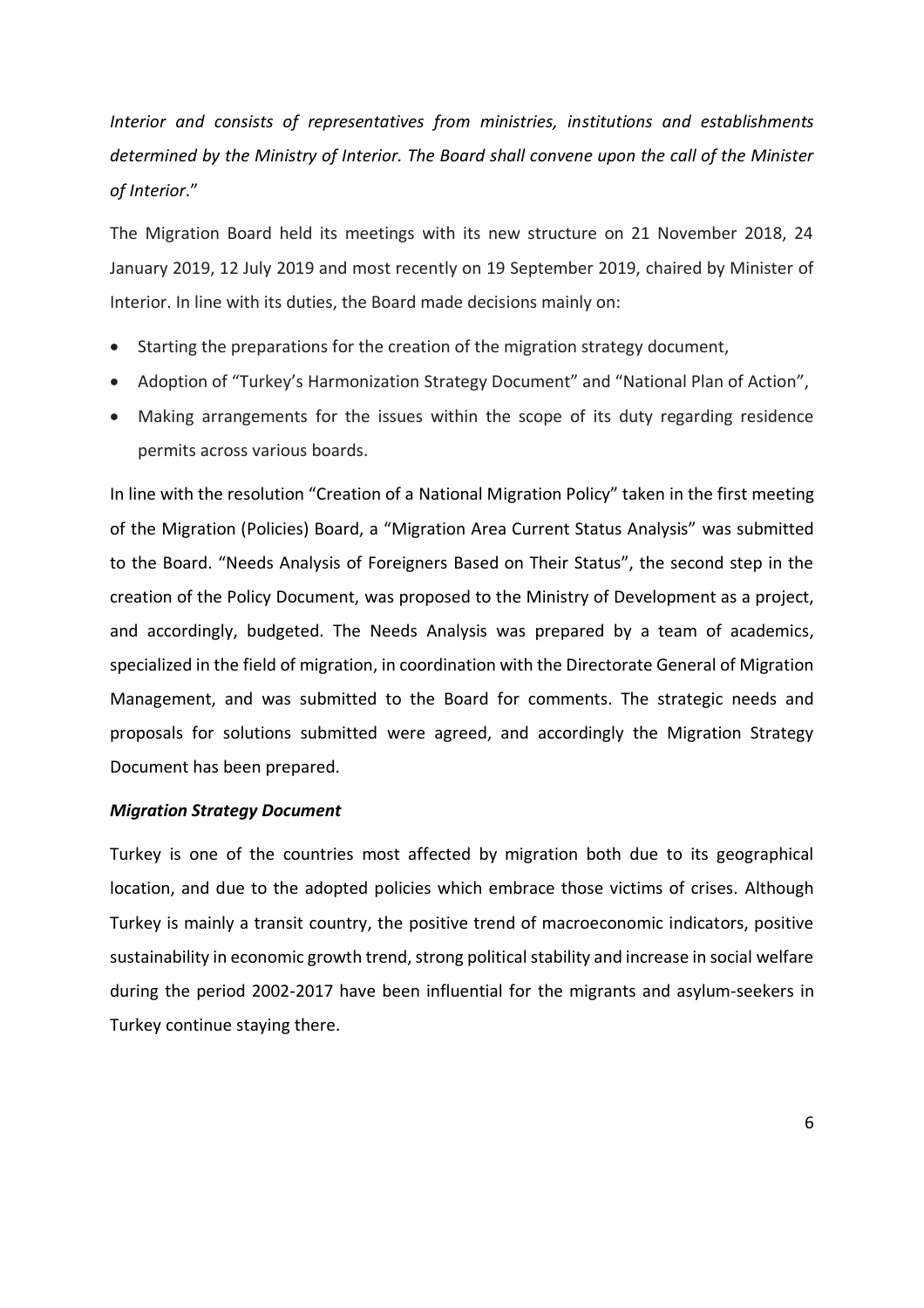As a country hosting the highest number of asylum seekers across the world, Turkey has not received proportional support from international community in line with equitable burden sharing. Considering the economic, political and social elements in Middle East and Asia, Turkey foresees that migration movementsin the region will continue to increase.On strategic and operational basis, institutional capacity building needs to continue. Accordingly, seven strategic priorities are identified in this document to better manage migration in Turkey:

- Managing regular migration
- Preventing irregular migration
- Activating the international protection mechanism
- Temporary protection
- Combatting human trafficking and the protection of victims
- Strengthening the social cohesion of migrants
- Developing legal, administrative, and human capacity

This document was prepared in line with operational requirements to implement efforts that are similar across the world, aiming at strengthening migration management in Turkey and ensuring that it can be managed in accordance with the mechanisms that can keep up with the dynamic structure of migration processes that change fast in the present day.

As part of Turkey's efforts to strengthen cohesion of migrants DGMM has been organising various social and artistic activities for migrants including photography and film competitions. In 2020, Turkey expects to organize an international migration film festival. Moreover, DGMM is working on the development of a mobile application for foreigners in 6 different languages. The application will include information to facilitate the harmonisation process of migrants including contact information in urgent situations, transactions for foreigners, information about housing, employment, education, health services.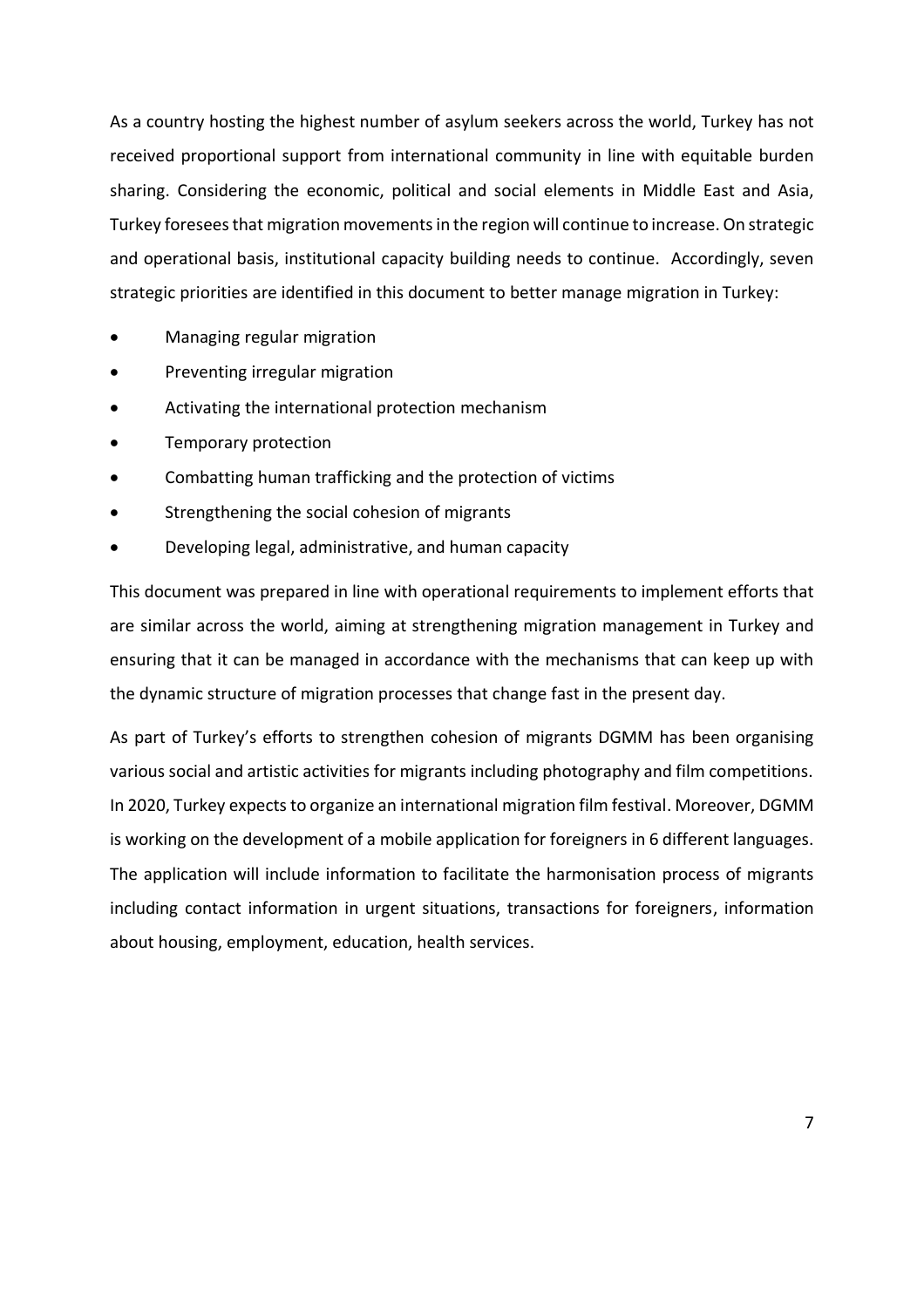### **Section 3. Progress on GCM Objectives**

#### **Data and evidence-based policy**

| Objective 1         | Collect and utilize accurate and disaggregated data as a basis for evidence-<br>based policies                         |
|---------------------|------------------------------------------------------------------------------------------------------------------------|
| Objective 3         | Provide adequate and timely information at all stages of migration                                                     |
| <b>Objective 17</b> | Eliminate all forms of discrimination and promote evidence-based public<br>discourse to shape perceptions of migration |

Per GCM Objective 1, the Directorate General of Migration Management (DGMM) publishes yearly migration reports as well as updated migration statistics on its official website in order to contribute to relevant studies and the development of consistent, evidence-based policies in line with the open and transparent migration management principle.<sup>2</sup> The website provides access to yearly updated data under the topics of entry-exit, residence permits, irregular migration, international protection, fight against human trafficking, and readmission and removal centres. Websites of different institutions and organizations also provide access to their data to help collect information about healthcare, education, and employment services provided for foreigners as well as the social and economic integration of foreigners, to support relevant studies, and to contribute to evidence-based migration policies. For instance, the Department of Migration and Emergency Education of the Directorate General of Life Long Learning of the Ministry of National Education shares on its official website detailed and updated reports on the access to education and schooling of Syrians under temporary

<sup>&</sup>lt;sup>2</sup> [https://www.goc.gov.tr.](https://www.goc.gov.tr/)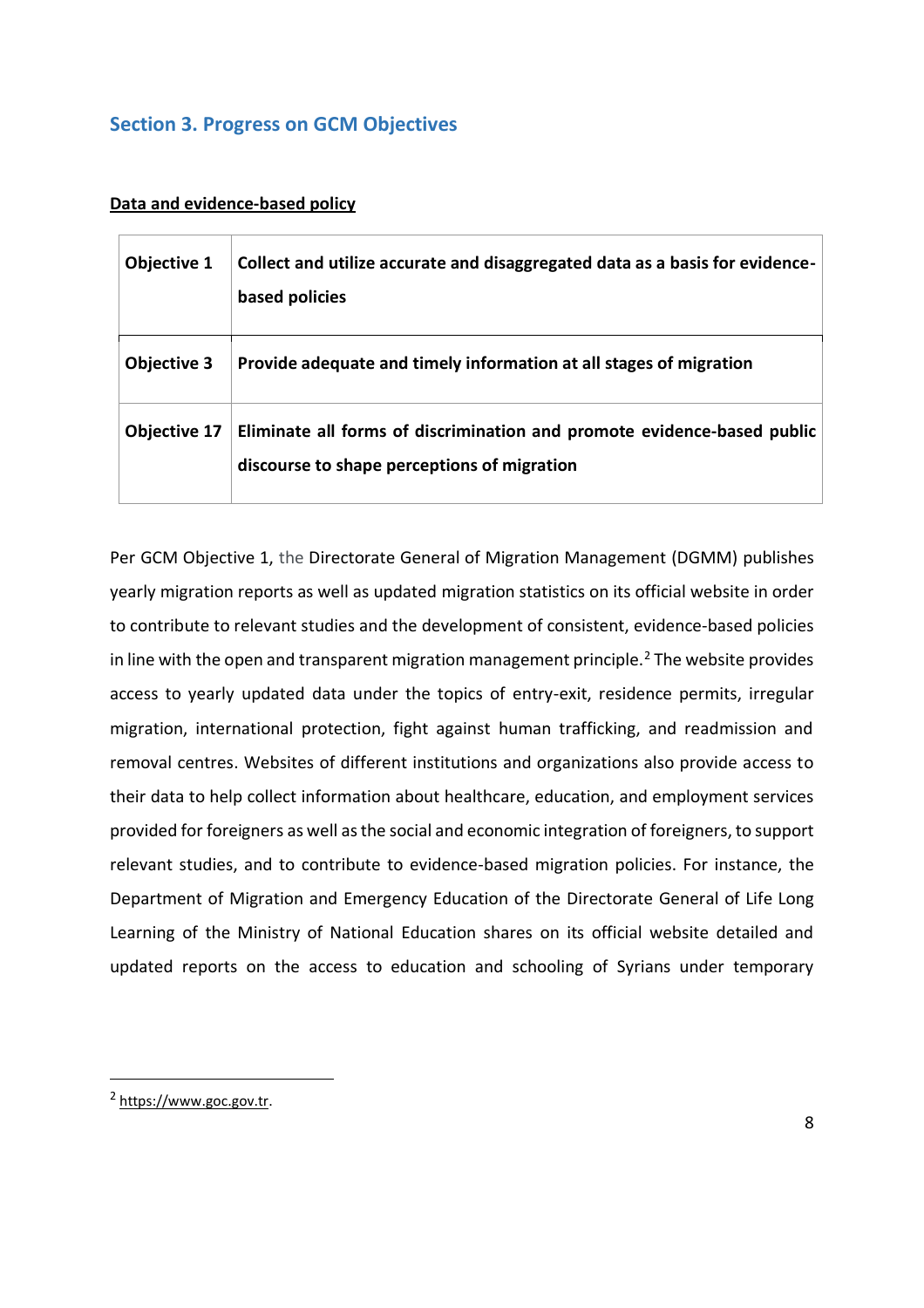protection.<sup>3</sup> In accordance with Objective 17, data sharing is aimed at countering false information that results in negative attitudes towards migrants.

Objective 3 aims at providing accurate and timely information at all stages of migration. Brochures that provide information about the risks of irregular migration and options for regular migration were published under the "Supporting Turkey's Efforts to Manage Migration" project, which is jointly carried out by DGMM and IOM. These brochures were published in Pashto, Bengali, Persian, Urdu, French, Arabic, Turkish and English. Also the Harmonization and Communications Department of DGMM conducts various activities such as meetings for migrants, which are considered important in terms of providing information and raising awareness about the risks.

# **Protecting human rights, Safety and Wellbeing of Migrants, including through Addressing Drivers and Mitigating Situations of Vulnerability in Migration**

| <b>Objective 2</b> | Minimize the adverse drivers and structural factors that compel people to<br>leave their country of origin            |
|--------------------|-----------------------------------------------------------------------------------------------------------------------|
| Objective 7        | Address and reduce vulnerabilities in migration                                                                       |
| <b>Objective 8</b> | Save lives and establish coordinated international efforts on missing<br>migrants                                     |
| Objective 12       | Strengthen certainty and predictability in migration procedures for<br>appropriate screening, assessment and referral |
| Objective 13       | Use migration detention only as a measure of last resort and work towards<br>alternatives                             |

<sup>&</sup>lt;sup>3</sup>[https://hbogm.meb.gov.tr/meb\\_iys\\_dosyalar/2020\\_01/27110237\\_OCAK\\_2020internet\\_BulteniSunu.pdf.](https://hbogm.meb.gov.tr/meb_iys_dosyalar/2020_01/27110237_OCAK_2020internet_BulteniSunu.pdf)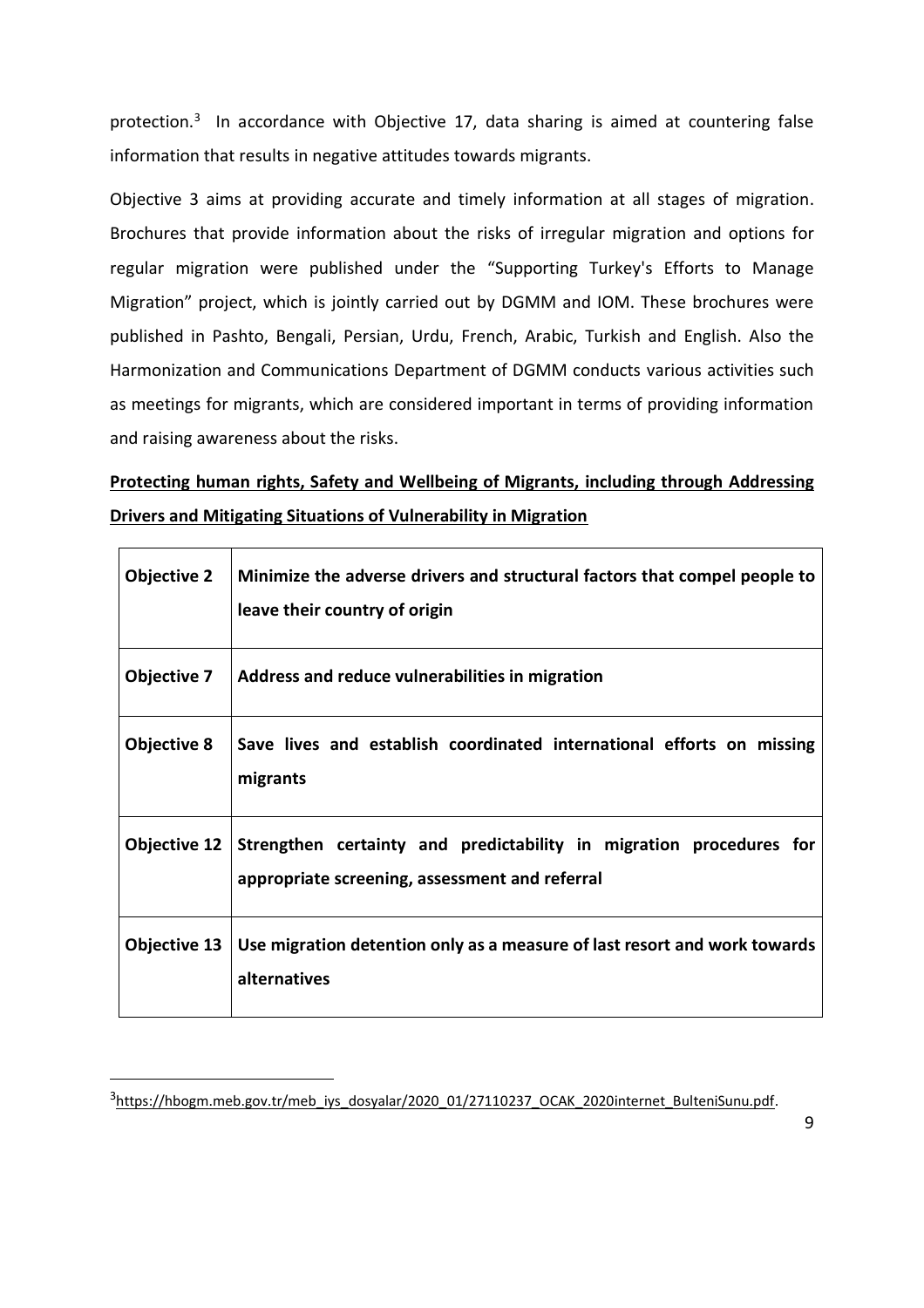A priority of the DGMM is to carry out various activities in order to strengthen the cooperation between origin countries and destination countries. As an example, visits to Bangladesh, Pakistan, and Afghanistan were made in 2018 and 2019 to establish communication with the policy makers and implementers of these countries of origin. Delegations of these countries were hosted in Turkey to conduct projects and discuss future progress.

A "Study of Irregular Migration Routes" was conducted under the "Supporting Turkey's Efforts to Manage Migration" project, jointly carried out by the DGMM and IOM. The study aimed at gathering information on countries where irregular migrants systematically originate; understanding the profile of migrants coming from these regions; identifying the factors that compel people to migrate; and understand the migration routes.

In order to reduce vulnerabilities in migration per the Objectives 7 and in relation to 12, each irregular migrant is registered, interviews are conducted, and the status of the migrants are evaluated individually. Uniform processes and proceedings of deportation as per the Circular No. 2019/5 was developed between the Directorate General and Provincial Directorates. This aimed at preventing arbitrary deportations. "Automatic suspension mechanism" was reestablished for cases filed for deportation processes and proceedings as per the amendment made into the Law on Foreigners and International Protection (LFIP) in 24 December 2019.

DGMM develops gender and child-sensitive approaches and practices in the processes and proceedings of irregular migrants. It pays special attention to the child's best interest. Unaccompanied and separated children are not held in Removal Centres, they are admitted to relevant units of the Ministry of Family, Labour and Social Services for protection. A 2-year working plan for 2017-2018 was implemented jointly by the Department for Guidance and Inspection and UNICEF in order to prevent child abuse and exploitation in labour market. The working plan was extended to March 2020.

DGMM prepared two public service announcements about the exploitation of women and children, which were aired on national television channels, in order to raise public awareness about protecting fundamental rights at all stages of migration and adopting gender and childsensitive approaches in addressing vulnerabilities.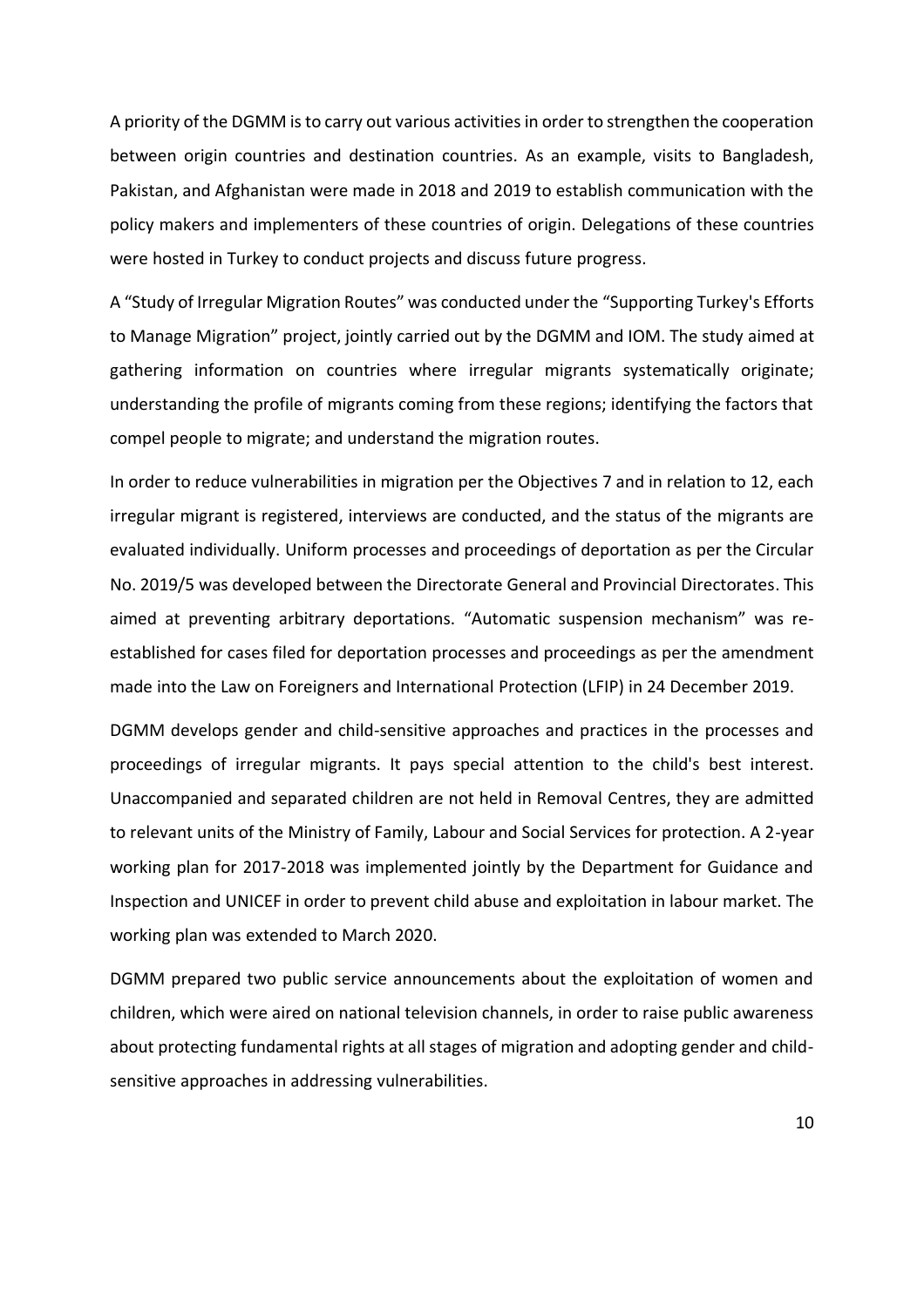Per Objective 13, alternatives to detention were included in the Law in order to use migration detention only as a measure of last resort and work towards alternatives.

Decisions made by the European Court of Human Rights, Constitutional Court, or Administrative Court for the cases of irregular migrants are examined diligently, and the relevant legislation is updated when there is a need for improvement.

# **Addressing Irregular Migration, including through Managing Borders and Combatting Transnational Crime**

| <b>Objective 9</b>  | Strengthen the transnational response to smuggling of migrants                                               |
|---------------------|--------------------------------------------------------------------------------------------------------------|
| Objective 10        | Prevent, combat and eradicate trafficking in persons in the context of<br>international migration            |
| Objective 11        | Manage borders in an integrated, secure and coordinated manner                                               |
| Objective $14$      | Enhance consular protection, assistance and cooperation throughout the<br>migration cycle                    |
| <b>Objective 21</b> | Cooperate in facilitating safe and dignified return and readmission, as well as<br>sustainable reintegration |
| <b>Objective 23</b> | Strengthen international cooperation and global partnerships for safe,<br>orderly and regular migration      |

Turkey combats human trafficking and migrant smuggling as per Objectives 9 and 10. Relevant national legislation was adopted in compliance with several international conventions Turkey is party to. Notably the "Protocol to Prevent, Suppress and Punish Trafficking in Persons,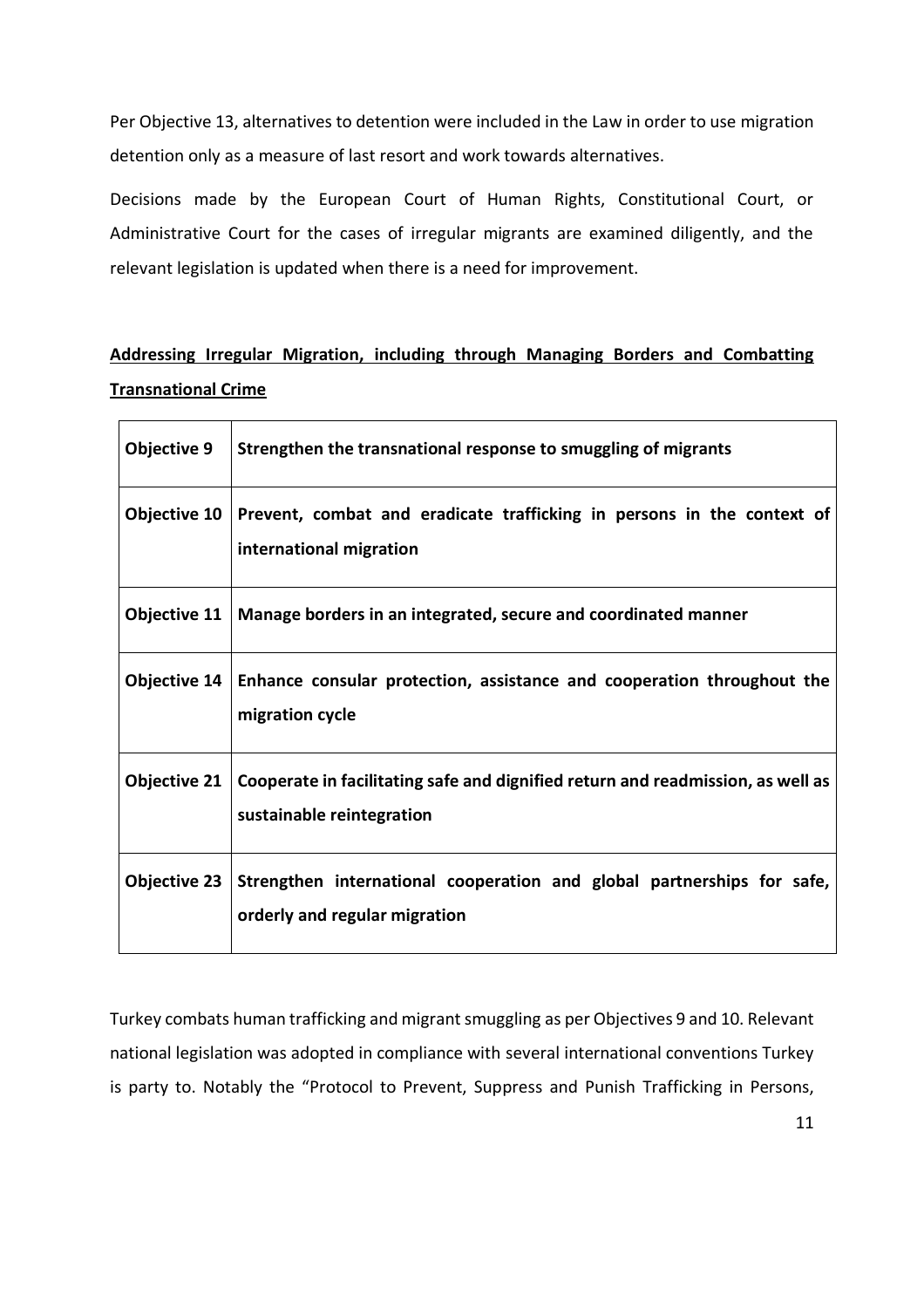Especially Women and Children" referred to as the Palermo Protocol of 2000, and the Council of Europe Convention on Action against Trafficking in Human Beings, adopted in 2005. Human trafficking was included in the Turkish Criminal Code for the first time in 2002. The Regulation on Combatting Human Trafficking and Protection of Victims was introduced to ensure uniformity in the Law No. 6458 on Foreigners and International Protection as well as to determine the procedures for relevant processes and proceedings. Provincial governorates issue a 30-day residence permit to victims so they can recover from the traumatic event and cooperate with the authorities. It is essential that victims are provided accommodation for free during this process. The Regulation on Combatting Human Trafficking and Protection of Victims includes provisions regarding the procedures in detecting and identifying victims, support services for victims, and the Coordination Commission on Combating Human Trafficking.

Per provisions of the Regulation on Combatting Human Trafficking and Protection of Victims and per Objective 21, victims are provided with physical, psychological and social support services in cooperation with relevant public institutions and organizations, paying regard to their safety and protection needs. The victims' right to support services is secured under the regulation. Victims are provided with support programs based on informed consent during their hearing, taking into consideration their safety, health, and special status. Currently there are three shelter houses serving to the victims of human trafficking free of charge.

In addition to provisions on protecting and providing support to victims, "The Coordination Commission on Combating Human Trafficking" for the purposes of preventing the crime of human trafficking and working on developing policies and strategies for combating against this crime. Per this provision of the Directive, the said Commission convened in 2017, 2018 and 2019 under the chair of the Deputy Minister of Interior and with the participation of all related public institutions and organization, international organization and non-governmental organizations as prescribed in the legislation.

The first activity was to train the public personnel, private sector employees and the staff of non-governmental organizations working on the field. Most activities were carried out in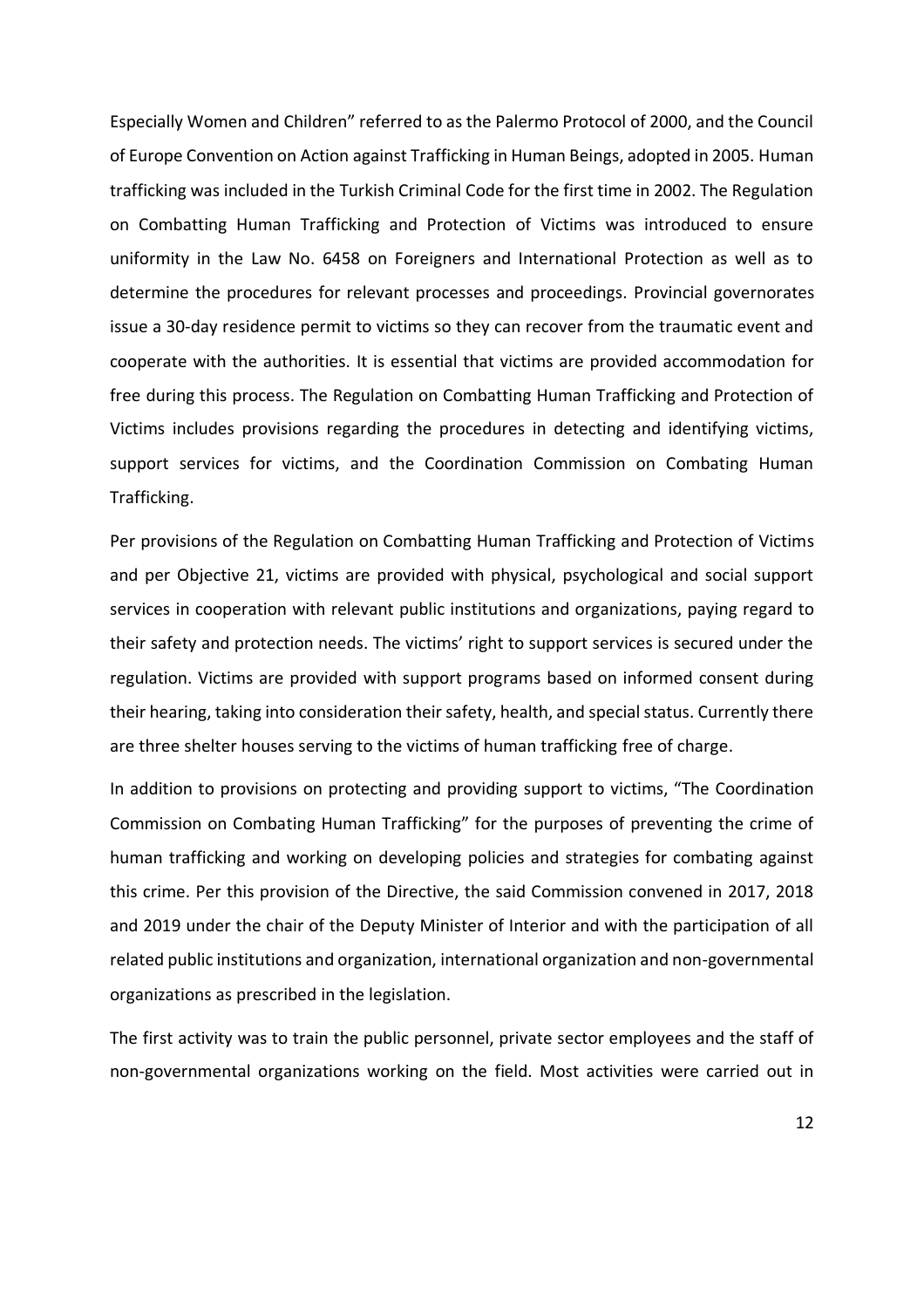cooperation and coordination with IOM and the UNHCR. The participants were inclusive of whole of government and whole of society - including the Ministry of Interior, Ministry of Family, Labour and Social Services, Ministry of Justice, Bar Associations, Turkish Union of Municipalities and Non-governmental Organizations, private sector and students.

Turkey attaches great importance to the security aspect of migration management and takes every possible measure to ensure preventing human trafficking, arresting the perpetrators and identifying the victims. The solution to trans-border crimes is a joint responsibility that requires international cooperation. Accordingly, cooperation is maintained with different stakeholders including IOM, Council of Europe and UNHCR in line with Objective 23 on combating against human trafficking and protecting the victims.

Turkey carries out its activities in coordination with the Group of Experts on Action against Trafficking in Human Beings (GRETA) of the Council of Europe, which is responsible for monitoring the implementation of the [Council of Europe Convention on Action against](http://www.coe.int/en/web/conventions/full-list/-/conventions/rms/090000168008371d)  [Trafficking in Human Beings by the Parties.](http://www.coe.int/en/web/conventions/full-list/-/conventions/rms/090000168008371d) The members of the Council carried out a monitoring mission to our country on 5-12 October 2018 and the first report of GRETA on Turkey's combat against human trafficking was published on 8 October 2019. The Project on "Strengthening the Human Rights Protection of Migrants and Victims of Human Trafficking in Turkey" started to be implemented within the joint programme of the Directorate General of Migration Management and the Council of Europe on 1 January 2020.

The Project "Research on Child Trafficking and Labour Trafficking in Turkey to Support Evidence-Based Policy Formulation and DGMM Decisions on Turkey's Anti-Trafficking Response" funded by the UK, started to be implemented in May 2020 in cooperation with ICMPD.

"Protecting the Victims of Human Trafficking – Phase II" project, implemented through the cooperation of IOM and DGMM is planned to begin in 2020. The Communication Centre for Foreigners (YIMER 157 Hotline) which operates in 6 languages was established during the first phase of the project serving all foreigners in Turkey.

13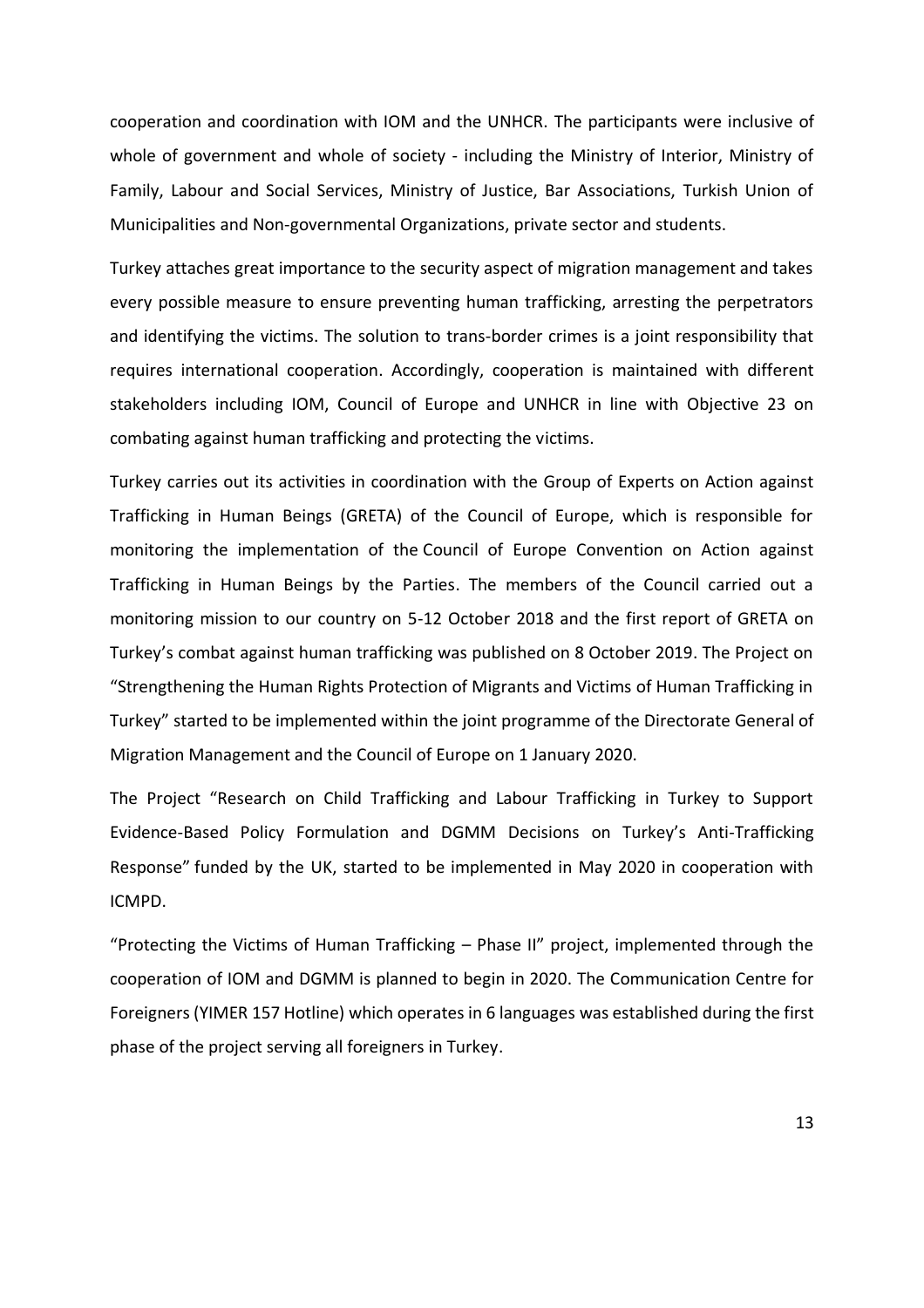Turkey maintains its cooperation with UNODC in the combat against human trafficking and migrant smuggling. At regional level, Turkey continues to support OSCE's initiatives to permanently prevent human trafficking and participates as observing member to regional cooperation platforms such as "Bali Process on People Smuggling, Trafficking in Persons and Related Transnational Crime" aiming to establish regional cooperation mechanisms for combating irregular migration, migrant smuggling and human trafficking in Asia-Pacific Region. In addition to global and regional cooperation, Turkey has signed Cooperation Protocols with Belarus, Georgia, Kyrgyzstan, Moldova and Ukraine to combat human trafficking.

Per Objective 21 on promoting the cooperation in facilitating safe and dignified return and readmission, Turkey facilitates voluntary and safe return of the victims of human trafficking. The DGGM coordinates the process for the victim's return to his/her country or resettlement to a third country within the scope of the voluntary and safe return program.

The "Assisted Voluntary Return and Reintegration Project" implemented by the DGGM, Department for Combating Irregular Migration and IOM, supports the safe and lawful return of migrants who want to return home, but lack the means to do so and provides in-kind and cash assistances to facilitate such migrants reintegration to their country of origin. The newly established "National Mechanism for Assisted Voluntary Return and Reintegration" through a memorandum signed between DGMM, Ministry of Foreign Affairs, TİKA and the Turkish Red Crescent aims to support irregular migrants' voluntary return and reintegration. These assistances make a huge contribution in ensuring that migrants maintain a productive and sustainable life in their countries and fulfil their personal ambitions.

Turkey attaches the utmost importance to sign Readmission Agreements with countries of origin, transit and destination in order to facilitate irregular migrants' safe return to their countries. Turkey has signed Readmission Agreement with 15 countries (13 of which are in effect) and EU since 2001. The Ministry of Foreigner Affairs prepared a Draft Agreement Text which have been communicated by the Ministry to Afghanistan, Bangladesh, Algeria,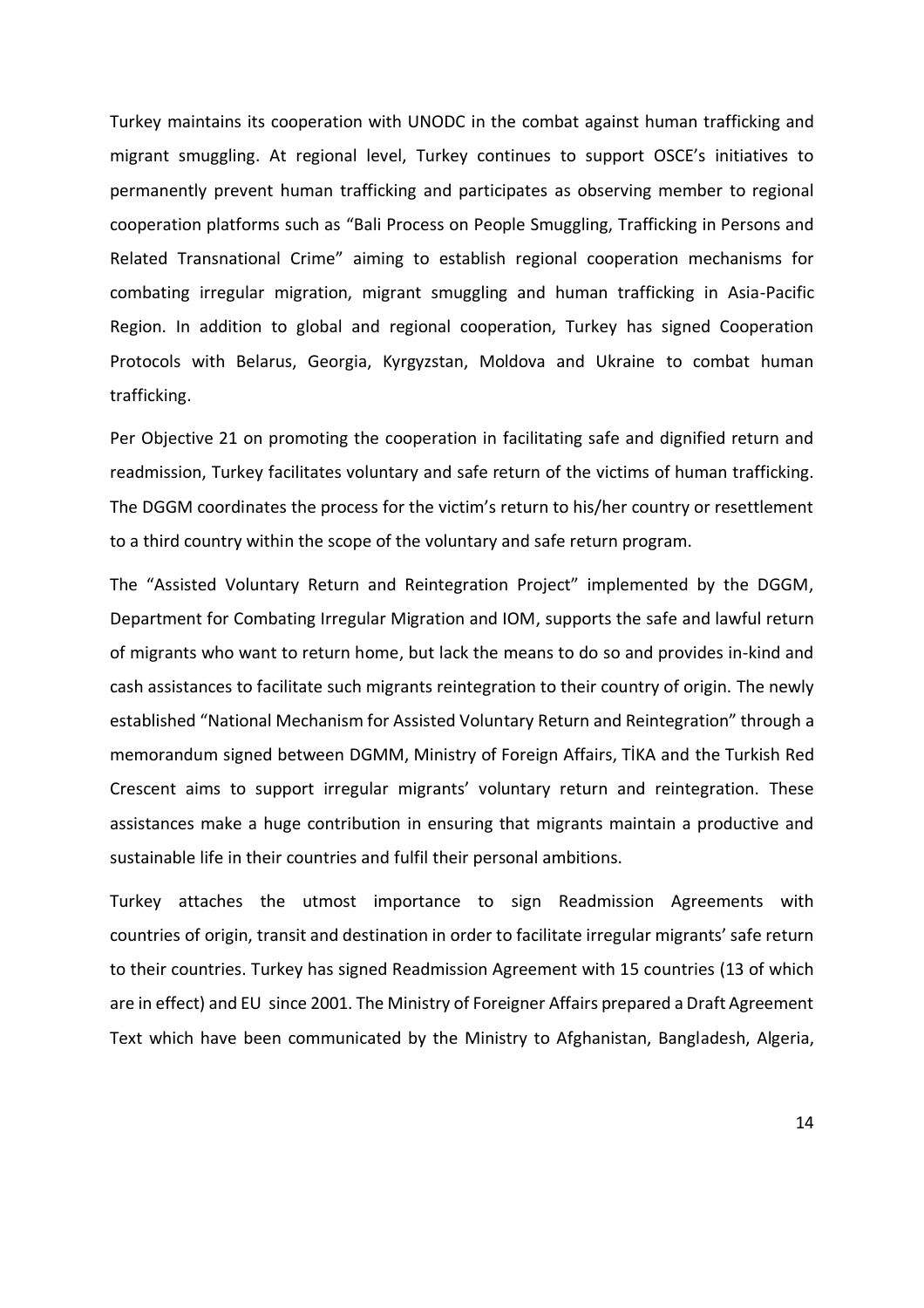Eritrea, Morocco, Ghana, Iraq, Iran, Cameroon, Kazakhstan, Democratic Republic of Kongo, Myanmar, Somali, Sudan and Tunisia.

Within the scope of 18 March 2016 Statement between Turkey and the EU a basic cooperation mechanisms for migration was established with the aim of preventing casualties and disrupt activities of migrant smuggling networks. As the number of irregular migrants passing to Europe decreased by 92% in 2019 due to Turkey's efforts, the migration pressure on Turkey continued to increase in the same period. The EU is expected to fulfil its commitments within the framework of the Statement in line with burden and responsibility sharing.

# **Facilitating Regular Migration Decent Work and Enhancing the Positive Development Effects of Human Mobility**

| <b>Objective 5</b>  | Enhance availability and flexibility of pathways for regular migration                                          |
|---------------------|-----------------------------------------------------------------------------------------------------------------|
| Objective 6         | Facilitate fair and ethical recruitment and safeguard conditions that<br>ensure decent work                     |
| <b>Objective 18</b> | Invest in skills development and facilitate mutual recognition of skills,<br>qualifications and competences     |
| Objective 19        | Create conditions for migrants and diasporas to fully contribute to<br>sustainable development in all countries |
| <b>Objective 20</b> | Promote faster, safer and cheaper transfer of remittances and foster<br>financial inclusion of migrants         |

Examining the labour market within the scope of migration, there has been a significant increase in the number of migrants coming to Turkey for work. The necessary legal, administrative, and institutional efforts have been accelerated in the 2000s in order to ensure the regular participation of migrants in labour market. There has also been an increase in the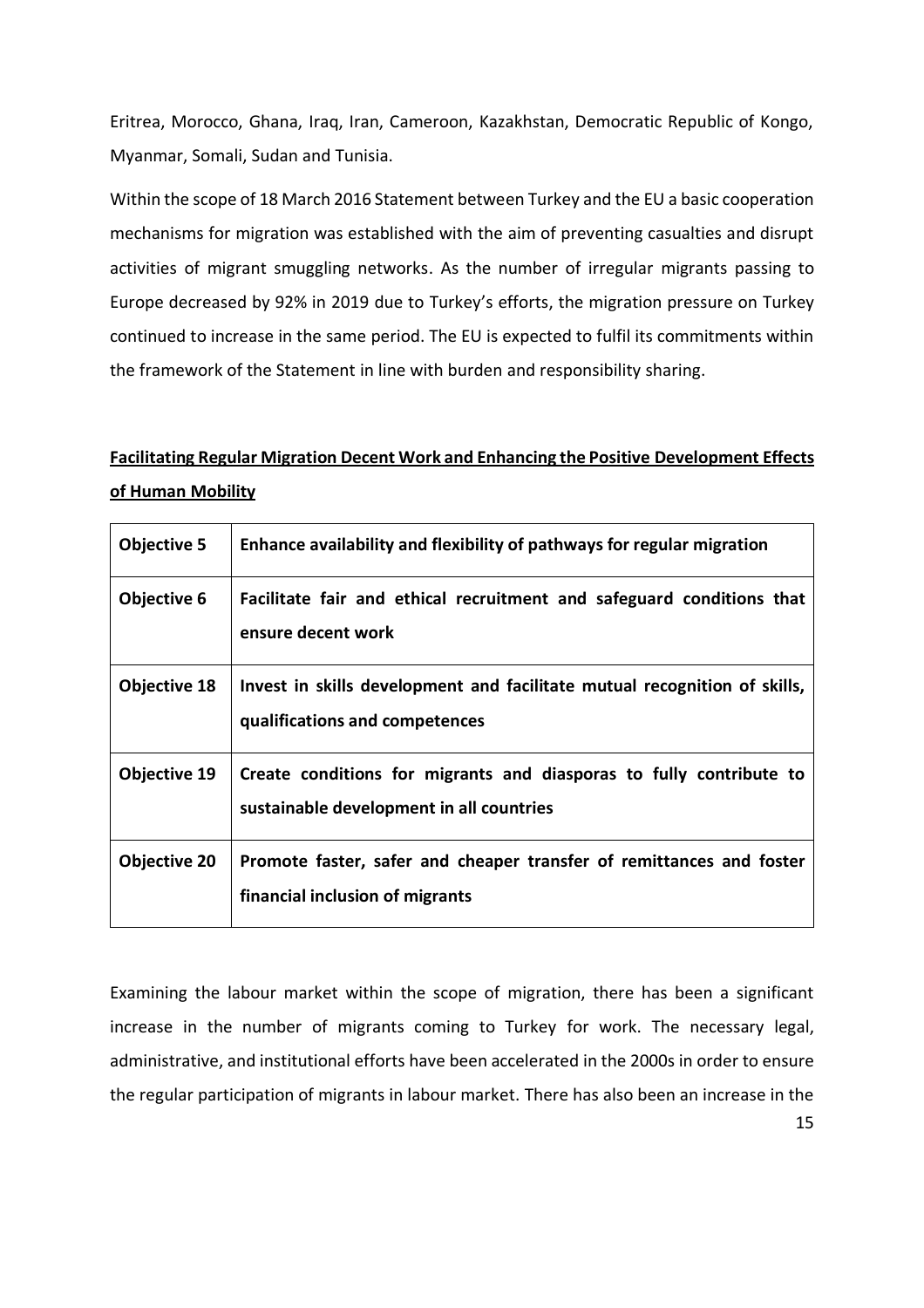number of people coming to Turkey as a consequence of the political developments and instabilities in the region. With these developments, Turkey started to develop a more comprehensive vision geared towards the adaptation to the labour market in order to encourage regular migration, to strengthen the international protection system, and to prevent irregular migrant labour. A vision has been set forth in the 11<sup>th</sup> Development Plan (2018-2023) for the migrant needs and arrangements, in line with Turkey's labour market priorities. The plan emphasizes that efforts to develop international labour policies will be undertaken taking into account the global, regional, local, and sector related labour dynamics, to particularly contribute to the economic and social development of Turkey.

Another issue underlined by the development plan is the sensitivity migration creates in relation with work life. Migration is becoming an important component of the supply of labour, and the distinction among source, transit and destination countries is becoming unclear along with increasing migration. Concentration of uncontrolled migrants in low skilled jobs led to worsening working conditions as well to reactions from local populations.

"Regulation on the Work Permits of Foreigners Under Temporary Protection" and "Regulation on the Employment of International Protection Applicants and People with International Protection Status" have been issued in 2016 allowing such people to legally work in Turkey. In line with these, the "International Labour Law" issued in the same year, to ensure labour migration in Turkey takes place regularly, in line with the dynamics of the national market. The objective was to prevent irregular international labour migration and labour exploitation and to encourage regular employment. Regulation has also been introduced for qualified international labour.

Per Objective 6, facilitating fair, ethical recruitment and safeguarding conditions that ensure decent work, Ministry of Family, Labour and Social Services works in close cooperation with public institutions and international organizations in order to facilitate asylum seekers' access to employment through preparation and distribution of brochures on work permit procedures, conducting research and surveys on labour supply and demand, information and organising coordination meetings, providing language and vocational and on-the-job trainings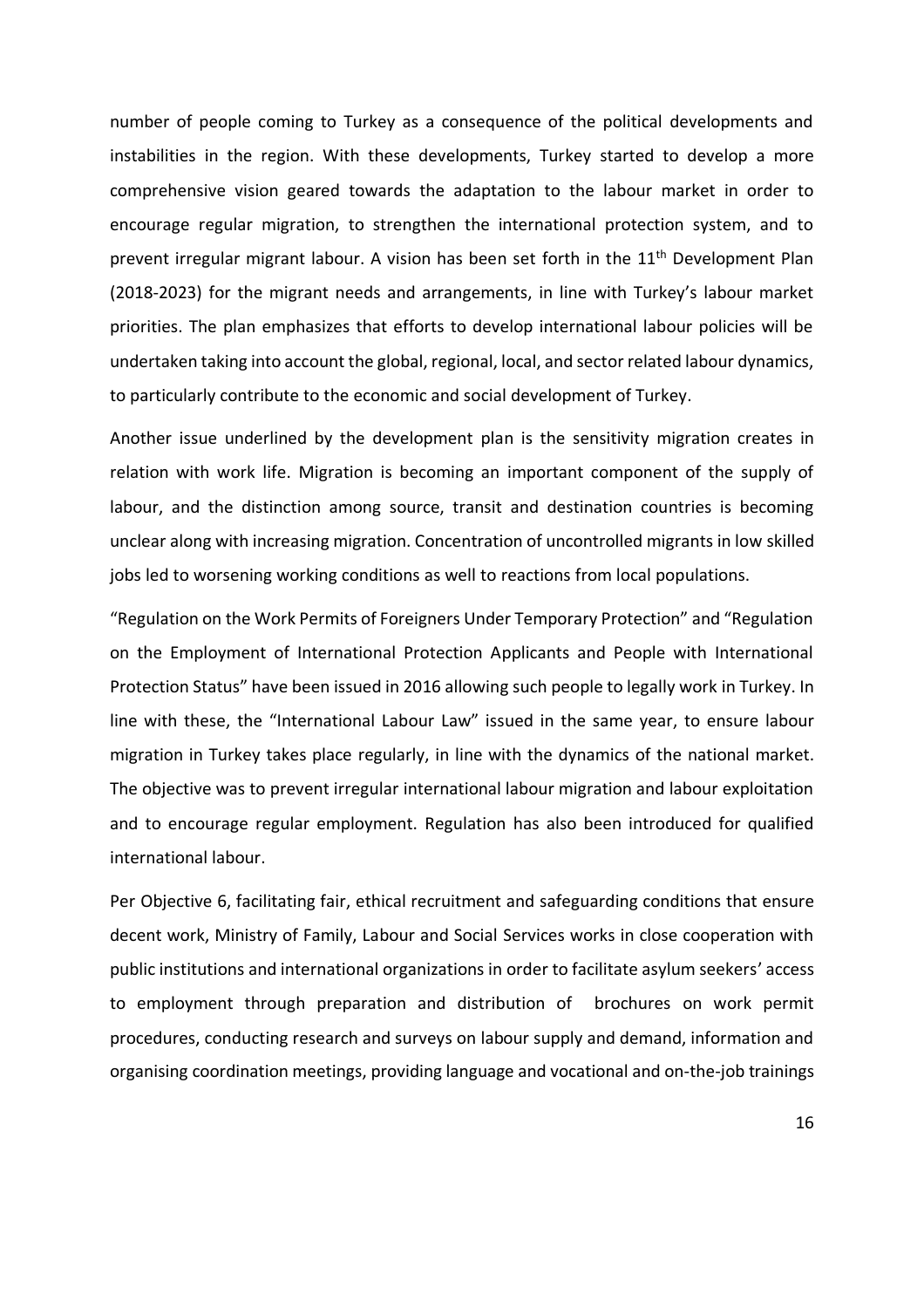and supports for entrepreneurship. As of September 30, 2020, more than 15,000 beneficiaries have participated in the language, vocational and job trainings organized within the scope of the "Employment Support for Syrians under Temporary Protection and Turkish Citizens" Project. Another project "Opportunities for Life" has provided mentorship and training for entrepreneurship and granted aid to 88 beneficiaries in 2019 and 2020.

Inspections on employment related rights and duties as well as information services for migrants are continuing to be offered by the Social Security Institution and the Department of Guidance and Inspections. Teams established by representatives of the Social Security Institution Provincial Directorate and the relevant agencies continue with guidance activities to prevent informal employment. Labour inspectors focus on matters such as suitable working conditions, regular employment, occupational health and safety, and strive to increase formally registered employees. Penal sanctions continue to be issued for Syrians and foreigners, and workplaces offering informal employment.

Building in a trans-boundary manner and conducting in different countries scientific work that support development in different areas can be assessed within the scope of Objective 19. Following programs: "Research Scholarships for International Researchers", "Support for Guest Scientists or Scientists on Sabbatical", "International Leader Researchers", and "Exchange of Researchers with International Experience" realized by the Scientific and Technological Research Council of Turkey (TÜBİTAK), support the exchange of researchers coming from overseas with programs that facilitate and support qualified labour. Local funds are provided through the MSCA and ERC funds, which are a part of the European Union Framework Programs coordinated by TÜBİTAK in Turkey help ensure that foreign researchers can benefit from award and support programs with a view to help them carry out their individual researches in institutions in Turkey. TÜBİTAK has undertaken the role of EURAXESS point within the scope of the abovementioned programs to facilitate the adaptation of the researchers coming to Turkey, and cooperate with the Ministry of Labour to accelerate the work permit processes of foreign researchers.

17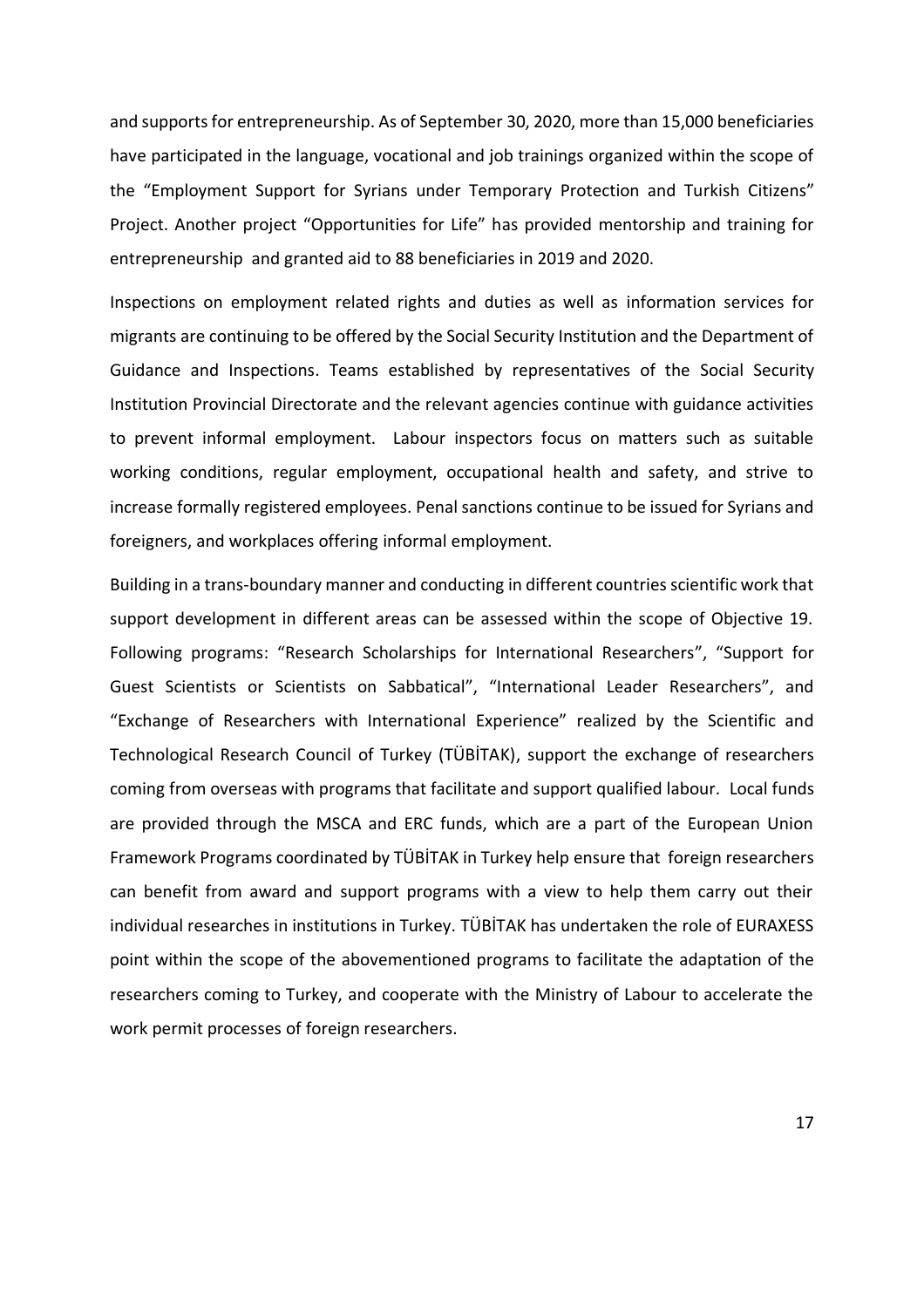Per Objective 18, investing in skills development and facilitating mutual recognition of skills, qualifications and competences, the equivalence certificates of diplomas received from overseas at higher education level are granted by CoHE (Council of Higher Education, YÖK). The application processes have been digitalized in order to facilitate and speed the process. A total of 11,008 diploma equivalence applications have been received from 102 countries in 2019. The number of diploma equivalence applications submitted only by individuals of Syrian origin is 2028.

Care for the labour market of migrants of different status and sustainable involvement with a human rights approach is pivotal for this framework for building an efficient and effective system.

| <b>Objective 4</b>  | Ensure that all migrants have proof of identity and adequate<br>documentation                   |
|---------------------|-------------------------------------------------------------------------------------------------|
|                     | Objective 15   Provide access to basic services for migrants                                    |
| Objective 16        | Empower migrants and societies to realize full inclusion and social<br>cohesion                 |
| <b>Objective 22</b> | Establish mechanisms for the portability of social security entitlements and<br>earned benefits |

#### **Improving the Social Inclusion and Integration of Migrants**

Harmonization which is an integral part of migration management has been introduced to the legislation with Law No. 6458 on Foreigners and International Protection (LFIP), that forms the normative framework required for creating social inclusion and integration policies. In order to plan and implement harmonization activities in cooperation with the relevant institutions, the Harmonization and Communications Department was established within the DGMM.

"Harmonization Strategy Document and National Action Plan" was developed, under the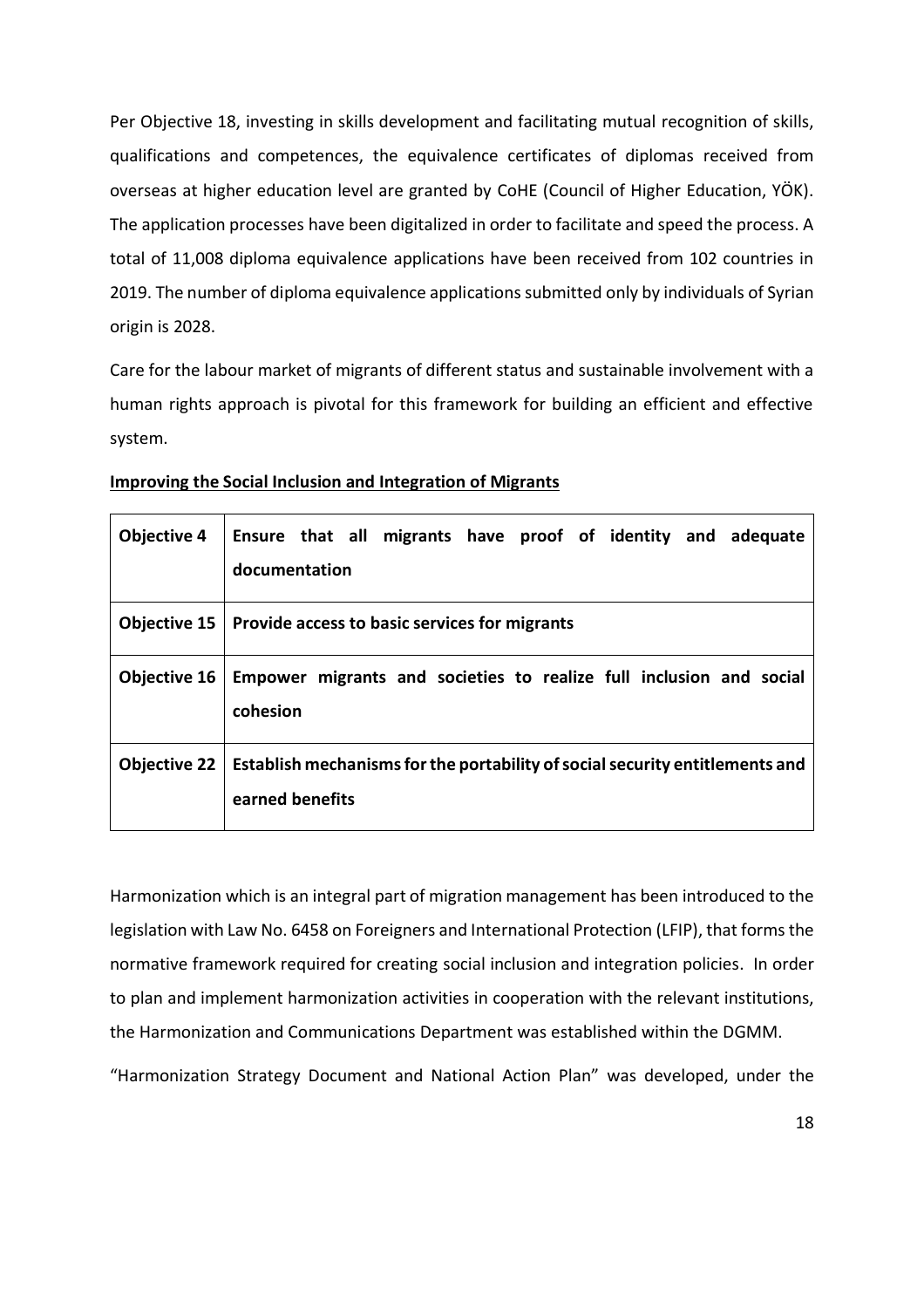coordination of DGMM, in cooperation with the relevant public institutions as well as municipalities, international organizations, non-governmental organizations, and foreign nationals living in Turkey, to lay the foundations of an effective social harmonization policy. The provision of needs-based services willsupport the social inclusion of foreign nationals into Turkish society, reducing the risk of marginalization and thus contributing indirectly to public order and safety. The Harmonization Strategy Document and National Action Plan, entered into force following the approval of the Migration Board in 2018, have increased the level of coordination among all institutions.

The strategic priorities, goals, and objectives for all the topics: social inclusion, information, education, healthcare, labour market, and social support - have been determined by a Commission formed with senior representatives from the relevant institutions and organizations, the National Technical Teams, and via thematic working meetings. Different stakeholders, including provincial organizations of public institutions, local administrations, non-governmental organizations, international organizations, and migrant communities have been brought together at consultation meetings organized at various provinces to complement main meetings. In addition, four workshops were held on different thematic aspects that came up during the consultation meetings. All these activities aimed at implementing a participatory process, increasing awareness on the issue and enriching the policies on inclusion through different perspectives.

Increased migration has highlighted increasing need of information for access to basic services for migrants with different statuses in line with objective 15. Providing information about the rights and services available and the creation of procedural assurances, standards, and facilitating practices required for access to such information are listed as topics of priority for the inclusion of migrants in the Harmonization Strategy Document and National Action Plan.

Education comes to the forefront, in supporting the socio-economic development of migrants, the learning language of the country of migration, and contributing to the human resources of the country as qualified individuals. Efforts related to the education of migrants in Turkey are coordinated by of the Ministry of National Education (MoNE), the Council of Higher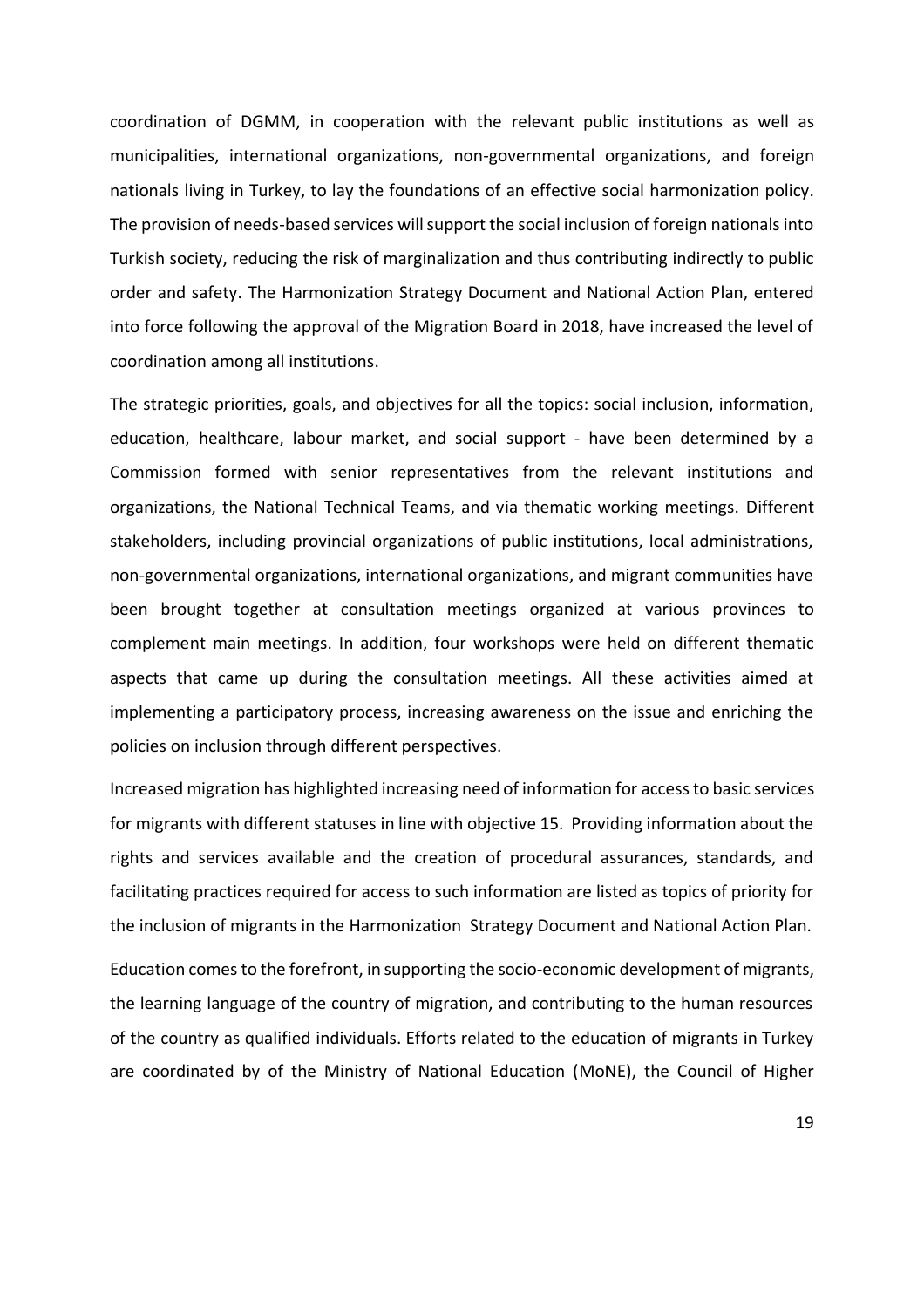Education (CoHE), and DGMM. MoNE acts as the primary institution for policy-making, cooperation with stakeholders and the planning and implementation of national and international education projects while the CoHE regulates the processes at the associate, undergraduate, graduate, and doctorate levels as the sole institution responsible for higher education. DGMM as the institution of registration, assists the policy-making processes conducted by institutions such as MoNE and CoHE.

Due to the interruption in education across the globe during the COVID-19 pandemic, we underline once again that access to education is a delicate and important matter. The pandemic experience caused a larger group of people to think about what millions of children in migration are losing due to becoming deprived of education and the challenges in covering such deficiencies.

During the mass migration of Syrians, Turkey made radical decisions and managed to overcome the problem of providing education at "temporary education institutions". Thanks to the decisions made by MoNE and the support of UNICEF, enrolment rates have reached to 89% for primary education and 70% for secondary education. In the education domain per Objectives 15 and 23, the MoNE implements numerous joint projects with the European Union and other international stakeholders to increase Syrian students' access and participation to education in Turkey. "Project on Promoting Integration of Syrian Kids into the Turkish Education System" (PIKTES) particularly, to contribute to the access of children under Temporary Protection to education in Turkey. The 2nd phase of the PIKTES which has started in December 2018 in 26 provinces, will continue until December 2021. Another project "Increasing Access to Turkish Language Learning and Vocational Training for Syrians under Temporary Protection in Turkey", aims to strengthen the capacities of public education centres and increase the number of Turkish language learning and vocational training programs. With regard to higher education, the number of Syrian students that had access to higher education during the 2018-2019 academic year exceeded 27,000.

Access to healthcare is another basic service provided for migrants by the Ministry of Health in primary, secondary, and tertiary healthcare facilities as per Objective 15. Healthcare

20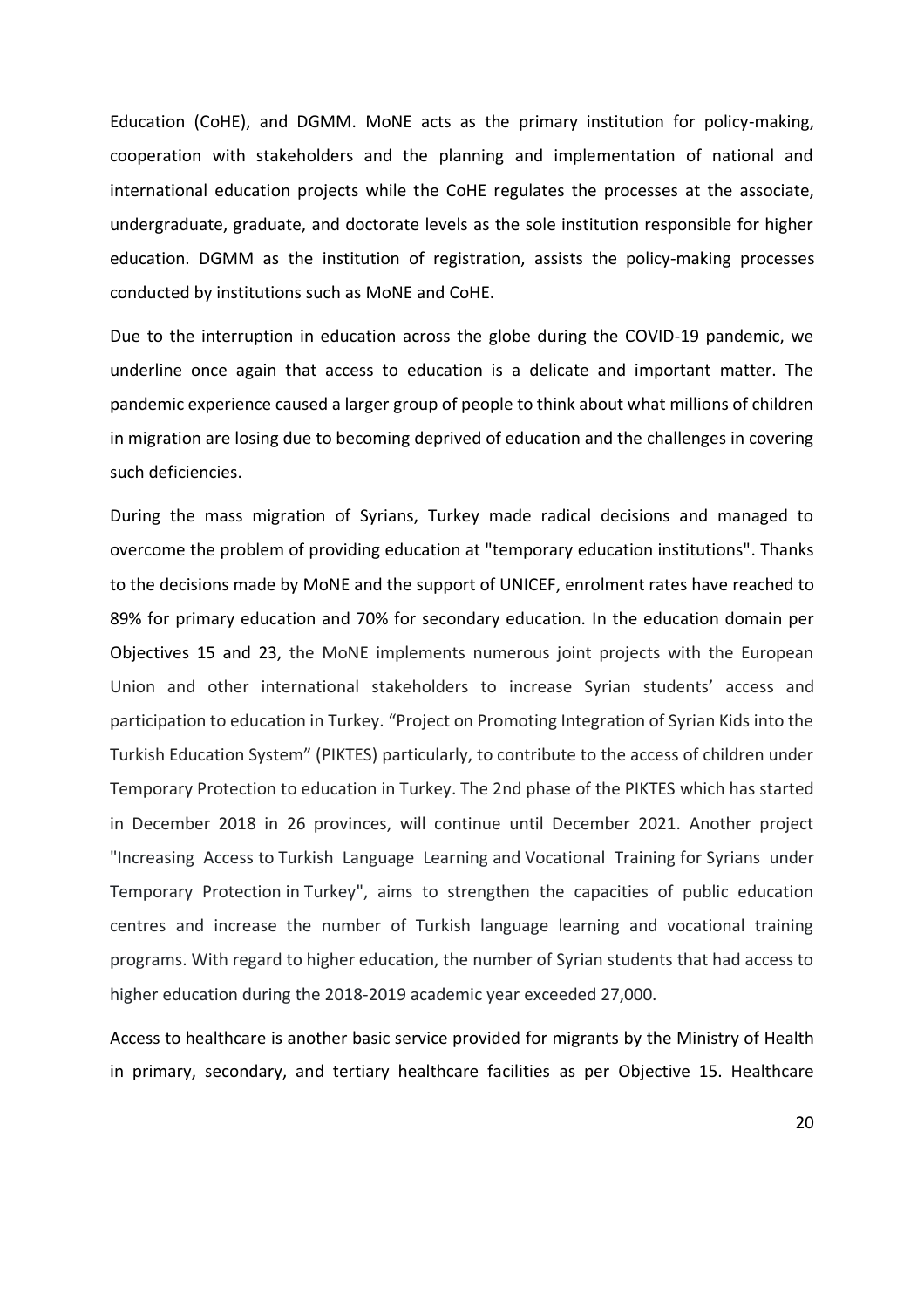services for Syrians under Temporary Protection are provided according to the article 27 of the Temporary Protection Regulation nd. 29153, dated 22.10.2014. Syrians who are registered in Turkey and who have been issued temporary identity document benefit from emergency, protective, and basic healthcare services, as well as all therapeutic healthcare services free of charge. Individuals without temporary identity document are provided services aimed at fighting infectious diseases, immunization, and emergency healthcare within the scope of the Temporary Protection Regulation.

Primary healthcare services for Syrians in Turkey are provided in community health centres, their affiliated units, and primary care clinics. Efforts are underway for increasing the number of migrant health centres in locations with large populations of Syrians. Within this framework, the project titled "Improving the Health Status of the Syrian Population under Temporary Protection and Related Services Provided by Turkish Authorities" (SIHHAT), can serve as a global example per Objective 23, which aims at supporting and improving the primary and secondary healthcare services. Funded within the framework of the EU's Facility for Refugees in Turkey (FRIT), the project stipulates the expansion of healthcare services in 29 provinces with large Syrian populations and the improvement of service provision capacity and quality with a view to increasing access to healthcare services by the end of 2020. As part of the project 78 migrant health centres offer services.

21 As of March 2020, 708 physicians, 966 nurses/midwives, 11 psychologists, 11 social workers, 13 technicians, 1,144 bilingual patient referral guides and 407 support staff, all of which include Syrians, have been employed to serve in migrant health centres, mobile health units, and secondary healthcare facilities that need assistance. Secondary healthcare institutions located in the 29 provinces with large Syrian populations have been supplied with upgraded medical hardware. Ten Community Mental Health Centres have been opened in provinces which host the largest or larger Syrian migrant populations. Reproductive healthcare services, services aimed at infectious diseases, and micronutrient supports continue to be provided in Migrant Health Centres. Vocational training has been provided to 2,520 healthcare providers employed by the Ministry of Health and others employed under the SIHHAT Project. With experience gained during the SIHHAT-1 Project and in consideration of the COVID-19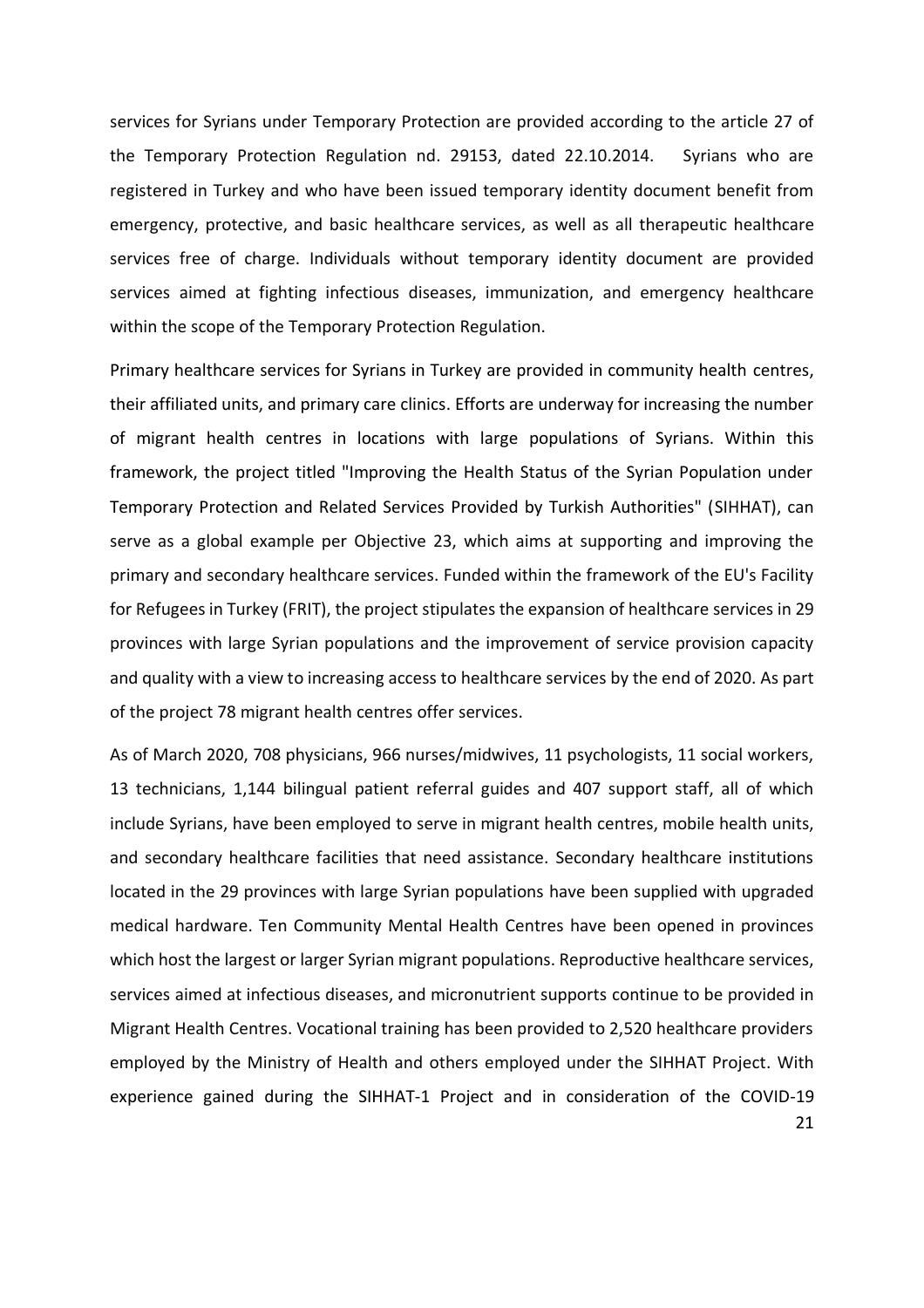pandemic, the EU and the Turkish Ministry of Health have come to an agreement on a closer collaboration for the management of the process in the coming period.

Under its Constitution, as a welfare state, Turkey is responsible for providing social justice and thus social stability, The Ministry of Family, Labour and Social Services (MoFLSS) is the institution that determines and develops social policies. Local administrations, other public institutions and organizations also have liabilities in social services and assistance. Nongovernmental organizations also have a function for social services within their field of work. The social policy framework and practices for migrant groups is open for improvement.

The Emergency Social Safety Net Programme (ESSN), which is funded by the Directorate-General for European Civil Protection and Humanitarian Aid Operations (ECHO) and implemented in partnership with the Ministry of Family, Labour and Social Services, IFRC (International Federation of Red Cross and Red Crescent Societies) and Turkish Red Crescent Society provides cash assistance to vulnerable people under temporary and international protection in Turkey. Holding the largest budget financed by the EU, since its establishment in October 2016, the programme has provided cash assistance in the total amount of 221 million and reached to more than 1.7 beneficiaries following an assessment against the eligibility criteria.

The Conditional Cash Transfer for Education (CCTE) given to disadvantaged families since 2000s with the condition of regularly sending their children to school in order to increase enrolment rates was extended to Syrian and other foreign children starting from May 2017. Financed by the EU and implemented by a partnership consisting of UNICEF, Turkish Red Crescent Foundation, MoNE and MoFLSS, Conditional Cash Transfer for Foreigners for Education Programme is carried out successfully.

The UN Regional Refugee & Resilience Plan (3RP) constitutes the basis of our financial and technical cooperation with the UN within the framework of the objectives of meeting the needs of Syrians in Turkey. The 3RP which was prepared in cooperation with United Nations Development Fund (UNDP) and the UN High Commissioner for Refugees and includes providing humanitarian and development support to Syrians and to the host communities.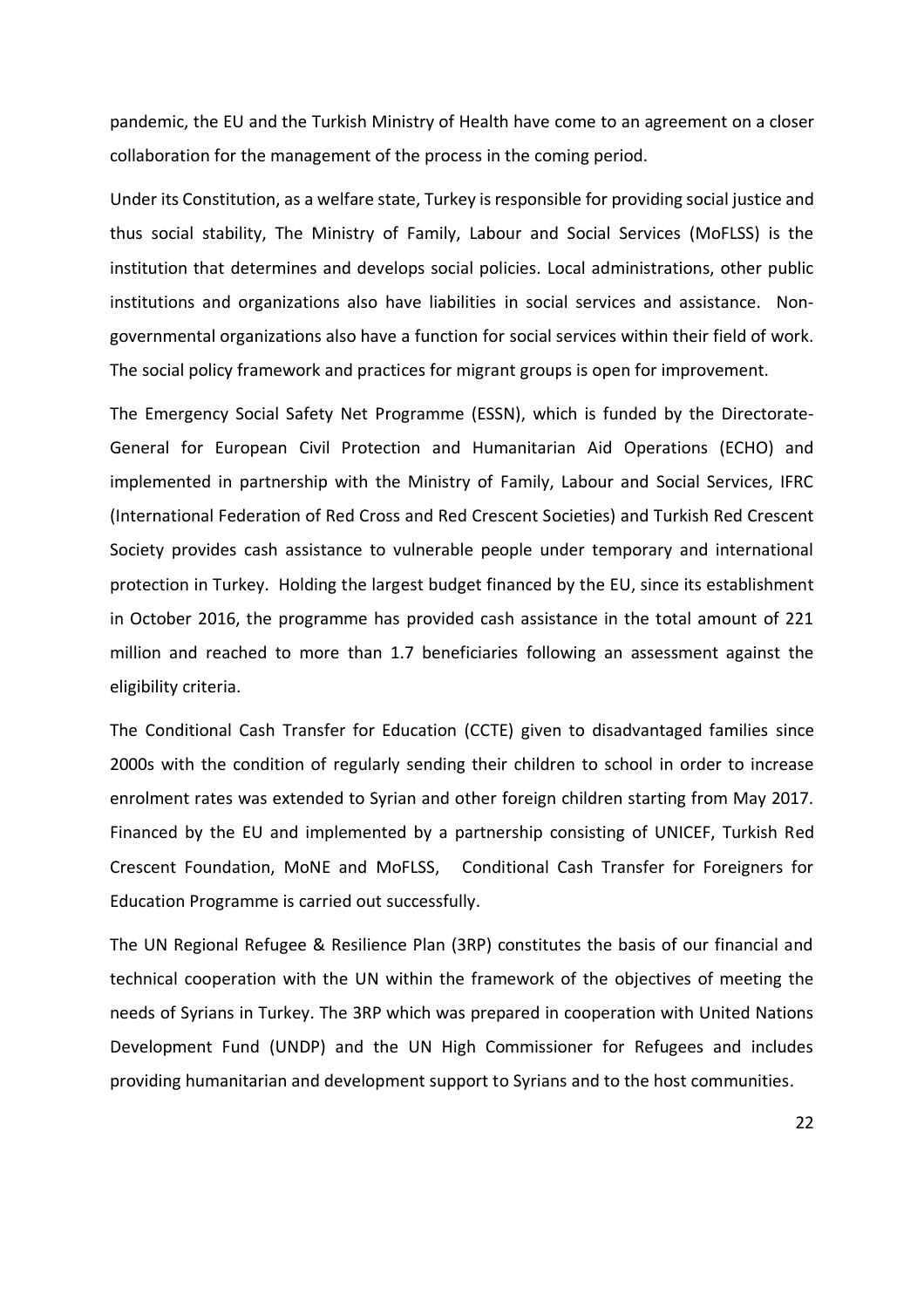Within the scope of the 3RP in Turkey: 1.75 billion, 1.64 billion and 1.3 billion US Dollars assistance was planned in 2018, 2019 and 2020, respectively. Of these planned assistances only 61% and 63% for 2018 and 2019, respectively was provided. Only 39% of the 1.3 billion USD assistance allocated for 2020 was provided at the end of the second quarter. Turkey which now hosts the largest number of asylum seekers in the world, a sustainable assistances is of great importance.

Within this framework, Turkey hopes that international assistances to our country as a 3RP stakeholder will be more rapidly allocated to respond to the needs of Syrians more efficiently and facilitate their harmonisation process.

Turkey participates and closely follows up with all the 3RP meetings. With regards to the preparation of 3RP for 2021-2022 period, Turkey has actively participated in the "Turkey Country Plan Workshop" held online on 16 October 2020 where these expectations have been expressed.

As per objective 16, the Harmonization Strategy Document and the National Action Plan defines the social cohesion as the ability to develop a common sense of belonging by culturally, socially and economically integrating migrants to the society they live in, mutual recognition of differences, maintenance of respect and ensuring co-existence based on intercultural interaction, consultation, social dialogue. Social cohesion, which aims at the social acceptance of migrants and a culture of co-existence, includes recognition of the identity of a migrant in a proper way, recognition of differences such as language, religion and culture in order to participate in social life without exclusion, appreciation for their own talents and work, and perceiving them as a beneficial individual. This issue is also underlined in the  $11<sup>th</sup>$  Development Plan that failure to adapt the migrant populations to urban life may both result in extensive unemployment and poverty, and cause tensions among social sectors, destruction of the sense of belonging and confidence, rise in crime rates and spatial distinctions between social groups. Besides, the concentration of internal migration especially in metropolises and provinces with developing economies, the increase of international migration towards Turkey stemming from the instabilities in the region and its concentration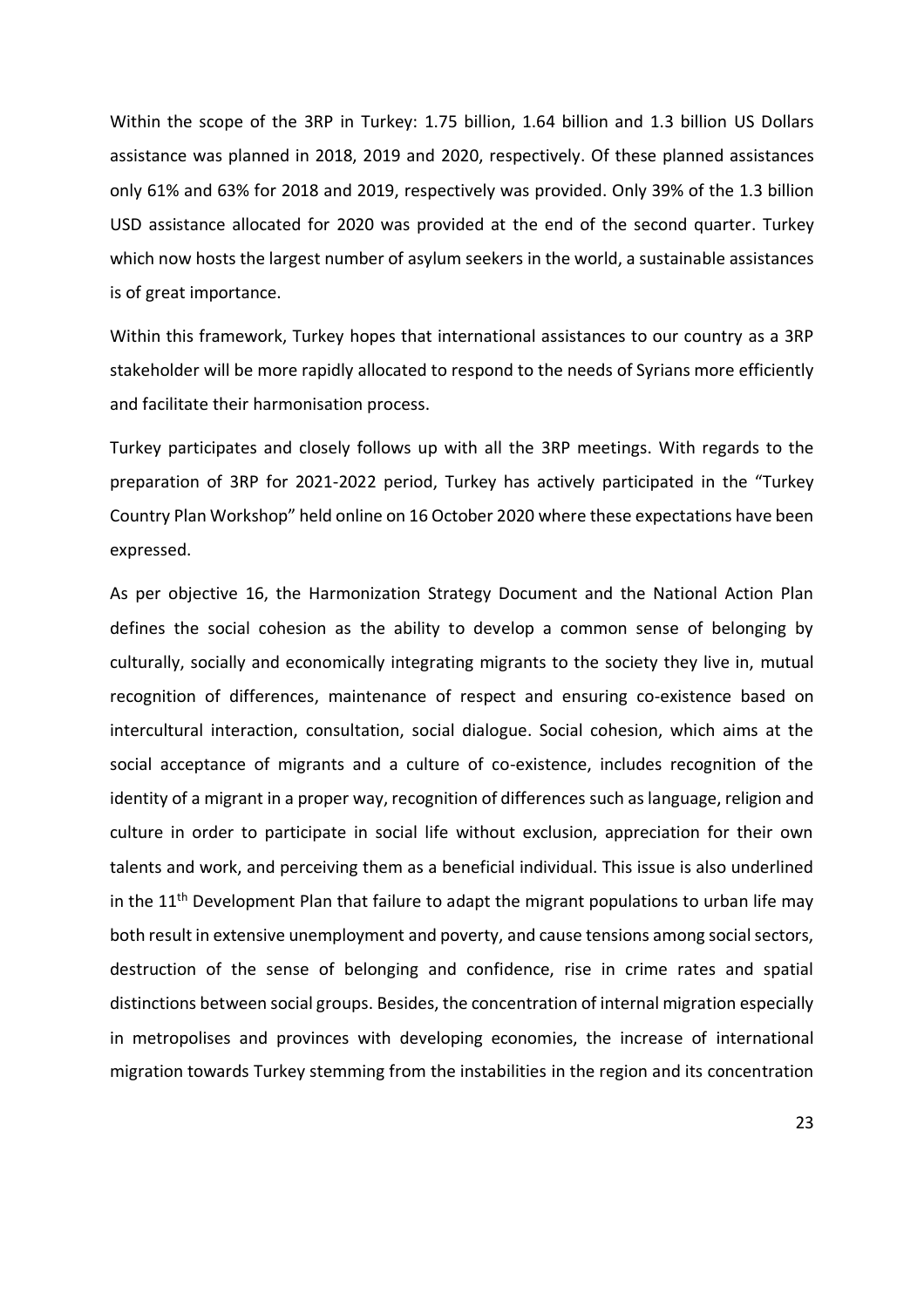in certain provinces require effective population planning to facilitate migrants' harmonisation process to urban live.

The Turkish Red Crescent Community Centres play an important role in terms of carrying out all harmonisation activities with a public model through the central and local cooperation efforts with public institutions such as Ministry of National Education, Ministry of Family, Labour and Social Services, Ministry of Justice, Ministry of Foreign Affairs, Ministry of Interior, and Ministry of Health, Provincial Directorates of Migration Management, Directorate of Religious Affairs, the Directorate of Development Administration, and İş-Kur (Turkish Employment Agency). Within the Community Centres which is fundamental for their community based migration programs aiming to contribute to the development of social resilience and development of a culture for living together by strengthening the psychological, social, and economic well-being of all vulnerable communities and individuals, they carry out activities such as training on harmonisation to Turkey (providing information on legal rights and humanitarian services), Turkish language training courses, vocational training courses, individual and group psychosocial support activities, group therapies, individual therapies; drama, music and workshops for children, child and youth friendly space activities, health information and orientation studies, informative meetings for women, handicrafts, clothing manufacturing, art and design training courses, referrals to jobs, field work (needs assessment etc.), case follow-up, and protection. Referral services, education activities, livelihood development activities, nutrition and health services, social activities, advocacy and protection activities, volunteer activities, and social cohesion related activities are offered through the Community Centres, and contributions are made to new generations through children and youth friendly spaces**.**

24 Turkey utilizes international and regional cooperation mechanisms in order to facilitate the empowerment of migrants in line with objective 16. As the chair of Budapest Process since 2006, under the Secretariat and guidance of International Centre for Migration Policy Development (ICMPD), Turkey has led the process of preparation of 2 non-binding documents namely İstanbul Commitments and Action Plan aiming to foster harmonization of migrants to the host communities in a sustainable manner. These two documents were accepted by the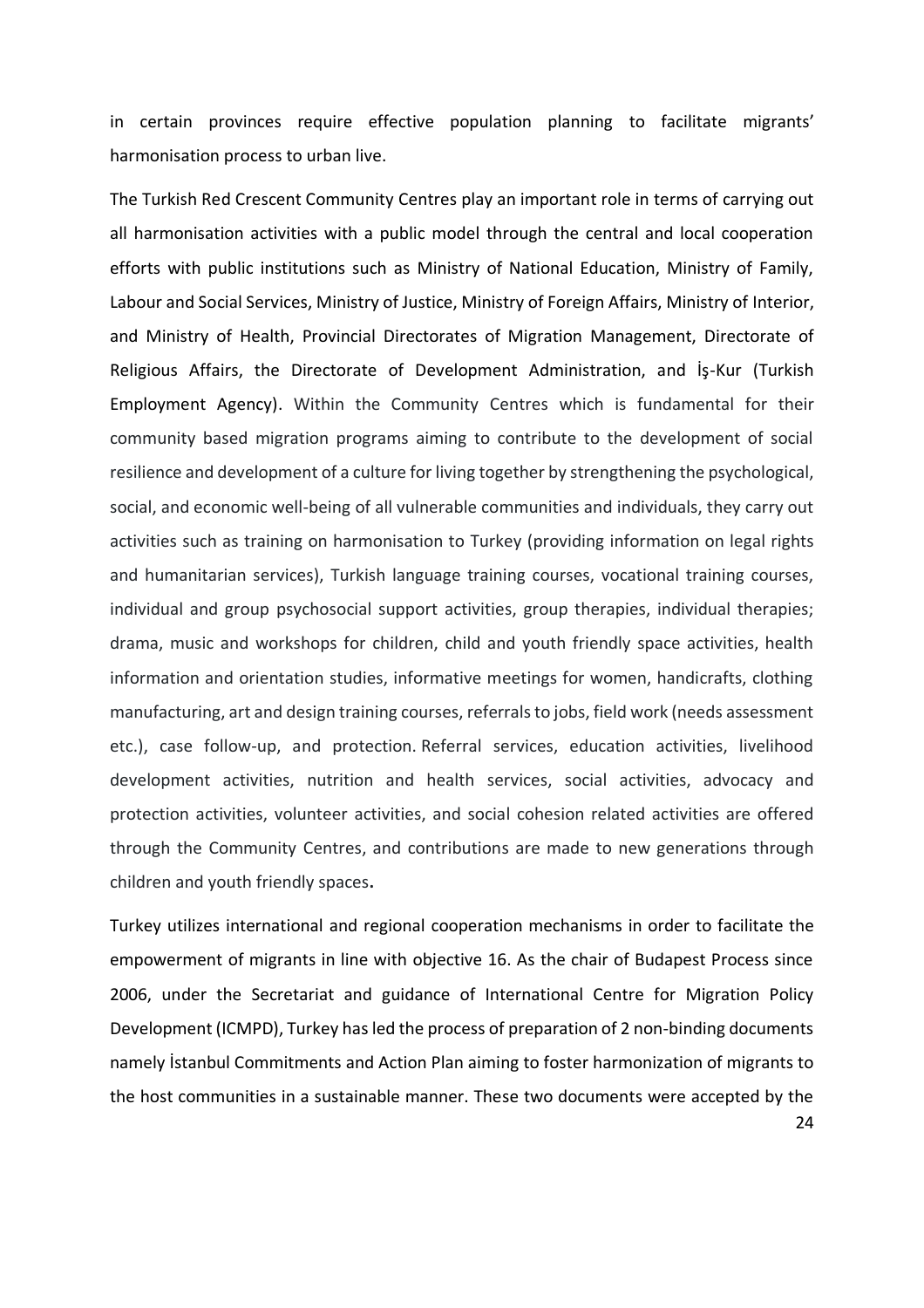high majority of the members during the 6th Ministerial Conference of the Budapest Process which was hosted by Turkey on 20th February 2019 in İstanbul. Turkey strives for the efficient implementation of these two documents by the members.

#### **4. Means of Implementation**

Addressing the risks and challenges for individuals and the communities in the countries of origin, transit countries and destination and in line with its 360 degree approach to international migration, the Republic of Turkey has developed a comprehensive approach, with an emphasis to awareness on the general positive contribution of migration, expending maximum effort to ensure that processes are carried out in an efficient and effective manner. The main challenge faced in developing migration policies is that Turkey has embraced a humanitarian approach for migrants from different backgrounds with different sensitivities, and through different processes. The coordination boards bringing all stakeholders at the level of the Presidency, the Ministries, and Governorates, leading by DGMM are working in coordination in order to carry out effective policies that match the objectives of discussed above.

The policies of Turkey match the guidelines and objectives of GCM at the implementation and planning basis. What underlies the foundation of the Global Compact for Safe, Orderly and Regular Migration is the decision to extend significant contributions to the cooperation developed for international migration with all its aspects. The main call of Turkey at this point is for increased international cooperation to build and implement more efficient policies. Turkey is located on the axis of various migration routes and with each migration movement into, and transiting through, Turkey faces challenging policy building and implementation processes with its own dynamics. At this point, support of international partners is essential, and as it has been underlined in the Report of the General Secretariat, we must "Make Migration Work for All". The actions carried out taking into account national sensitivities in the migration related planning and decision-making processes being supported by international partners are of importance. It is also important to efficiently carry out the ongoing projects with stakeholders such as the IOM, UNICEF, UNHCR and EU.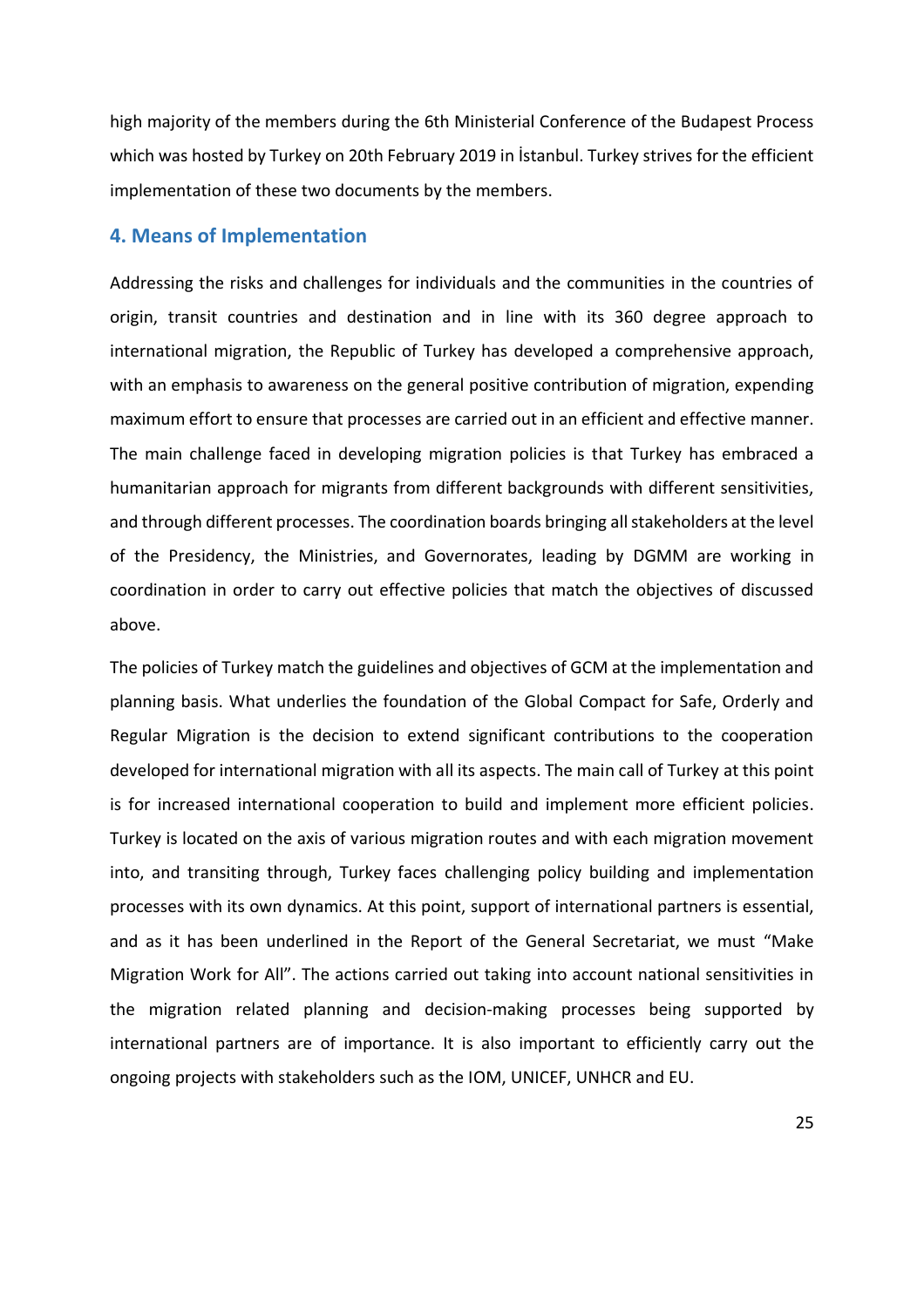Turkey is striving to overcome the negative connotations of migration, to emphasize the positive contribution of migration processes to economy, and to support the harmonisation of the newcomers to the host community. Accordingly, Turkey attaches utmost importance to awareness-raising activities towards migrants during the migration process.

Digitalization of the public sector also covers the scope of migration management and facilitates open flow of data and data sharing. Sharing data on migration processes is very important for all countries. Migration related data in various languages is regularly updated on the DGMM webpage. This data supports the policy building processes in several aspects, and guides the actions of national and international stakeholders. The strong bureaucratic system in Turkey provides an advantage for the management and coordination of migration and for inclusion of the required experts in the system. Budget related challenges need to be overcome with the support of the European Union and other international stakeholders in order to effectively plan, implement and coordinate all these efforts.

#### **5. Next Steps**

The Republic of Turkey is committed to the GCM, and will continue to manage the challenges of migration as well as the opportunities, while taking into account the principles and objectives to guide Turkey's legal, political, institutional, and implementation response within the framework of its sovereign powers, in cooperation with its international stakeholders through fair burden and responsibility sharing.

The COVID-19 global pandemic is having a direct impact on the decision making and implementation processes of states in many areas. Migration management is heavily affected by the pandemic, both in terms of regular and irregular migration. Turkey is striving to assess the effects of COVID-19 on migrants of different status from a health and socio-economic standpoint and to build effective policies.

As often emphasized by the Turkish authorities, Turkey does not receive the necessary support in migration management as far as international burden and responsibility sharing is concerned. While the Republic of Turkey accepts migration as a potential source of welfare,